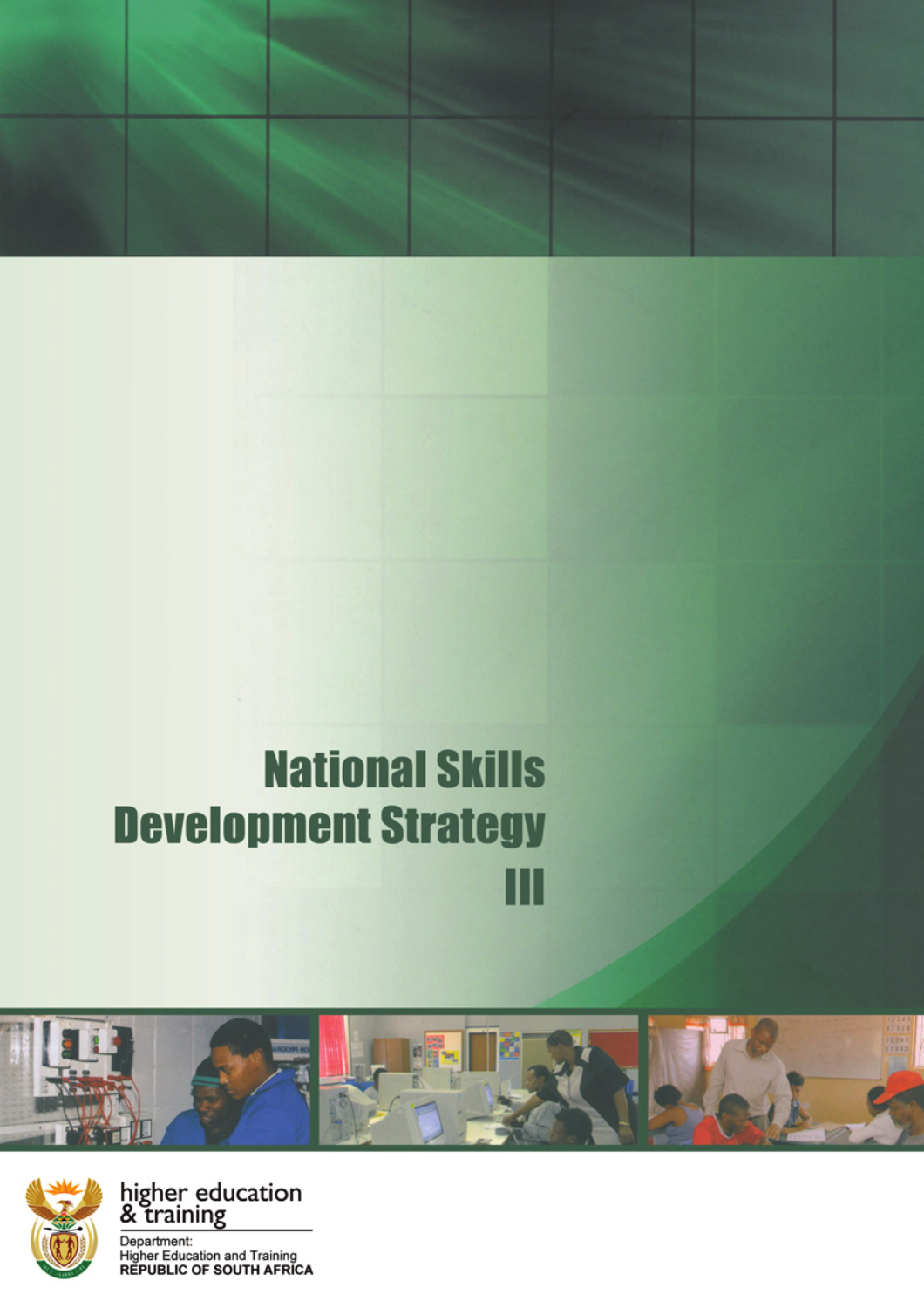# **TABLE OF CONTENTS**

| 3.2 NSDS III and the Human Resource Development Strategy for South Africa  10          |  |
|----------------------------------------------------------------------------------------|--|
|                                                                                        |  |
| 4.1 Establishing a credible institutional mechanism for skills planning 11             |  |
|                                                                                        |  |
| 4.3 Promoting the growth of a public FET college system that is responsive to sector,  |  |
|                                                                                        |  |
| 4.4 Addressing the low level of youth and adult language and numeracy skills to enable |  |
|                                                                                        |  |
| 4.5 Encouraging better use of workplace-based skills development 18                    |  |
| 4.6 Encouraging and supporting cooperatives, small enterprises, worker-initiated, NGO  |  |
|                                                                                        |  |
| 4.7 Increasing public sector capacity for improved service delivery and supporting the |  |
|                                                                                        |  |
|                                                                                        |  |
|                                                                                        |  |
|                                                                                        |  |
|                                                                                        |  |
|                                                                                        |  |
|                                                                                        |  |
|                                                                                        |  |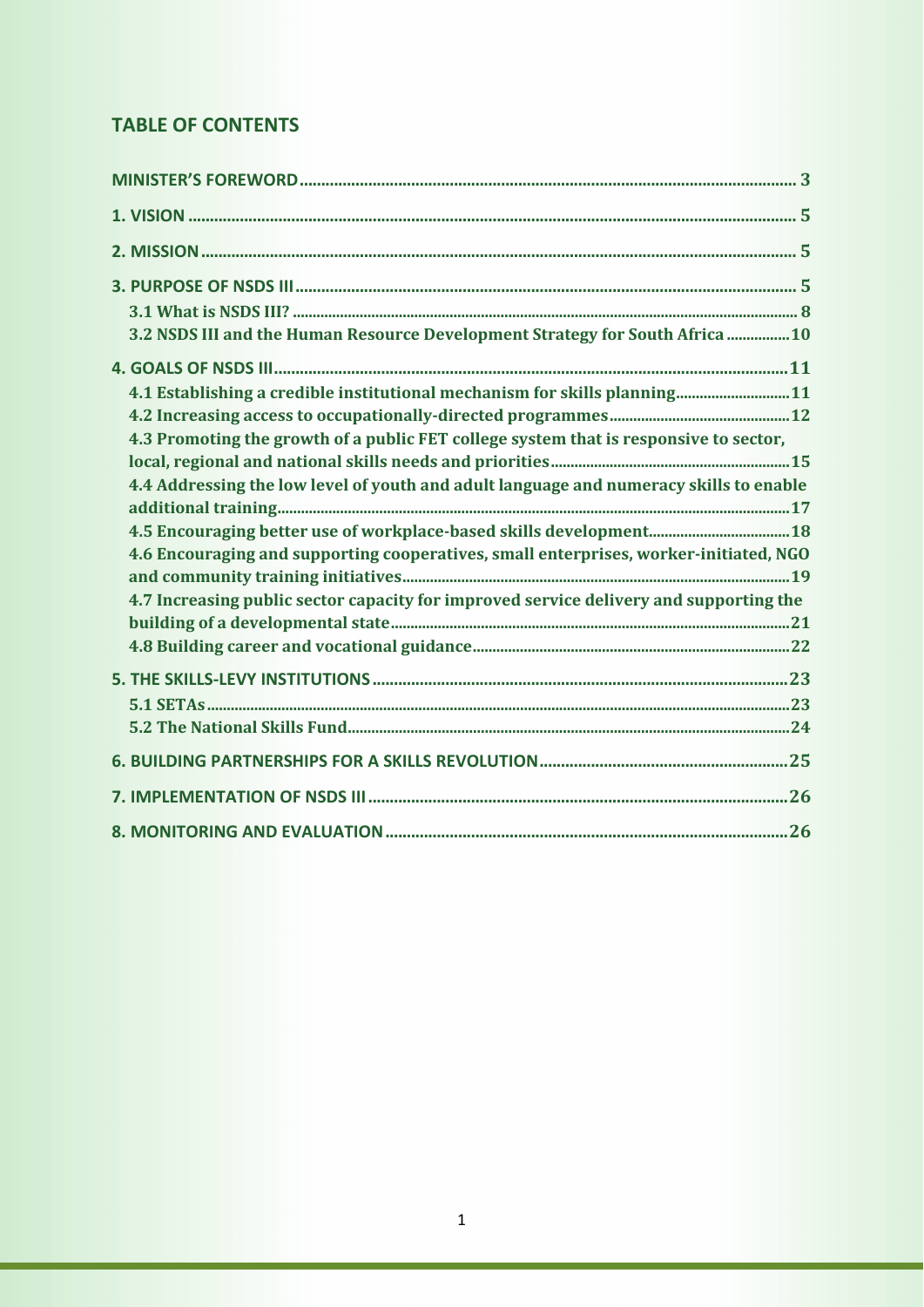## **ACRONYMS**

**ABET** – Adult Basic Education and Training **AIDS** – Acquired Immunodeficiency Syndrome **BBBEE** – Broad-based Black Economic Empowerment **CHE** – Council on Higher Education **COGTA** – Department of Cooperative Governance and Traditional Affairs **DHET** – Department of Higher Education and Training **DPSA** – Department of Public Service and Administration **DTI** – Department of Trade and Industry **FABCOS** – Foundation of African Business and Consumer Services **FET** – Further Education and Training **GDP** – Gross Domestic Product **HEI** – Higher Education Institution **HESA** – Higher Education South Africa **HIV** – Human Immunodeficiency Virus **HRDSSA** – Human Resource Development Strategy for South Africa **ICT** – Information and Communication Technology **IPAP** – Industrial Policy Action Plan **JIPSA** – Joint Initiative on Priority Skills Acquisition **M&E** – Monitoring and Evaluation **NAMB** – National Artisan Moderating Body **NCV** – National Certificate (Vocational) **NSA** – National Skills Authority **NSDS** – National Skills Development Strategy **NGO** – Non-governmental Organisation **NQF** – National Qualifications Framework **NSF** – National Skills Fund **PIVOTAL** – Professional, Vocational, Technical and Academic Learning **QCTO** – Quality Council for Trades and Occupations **SEDA** – Small Enterprise Development Agency **SETA** – Sector Education and Training Authority **SLA** – Service Level Agreement **SMME** – Small, Medium and Micro-sized Enterprises **SSP** – Sector Skills Plan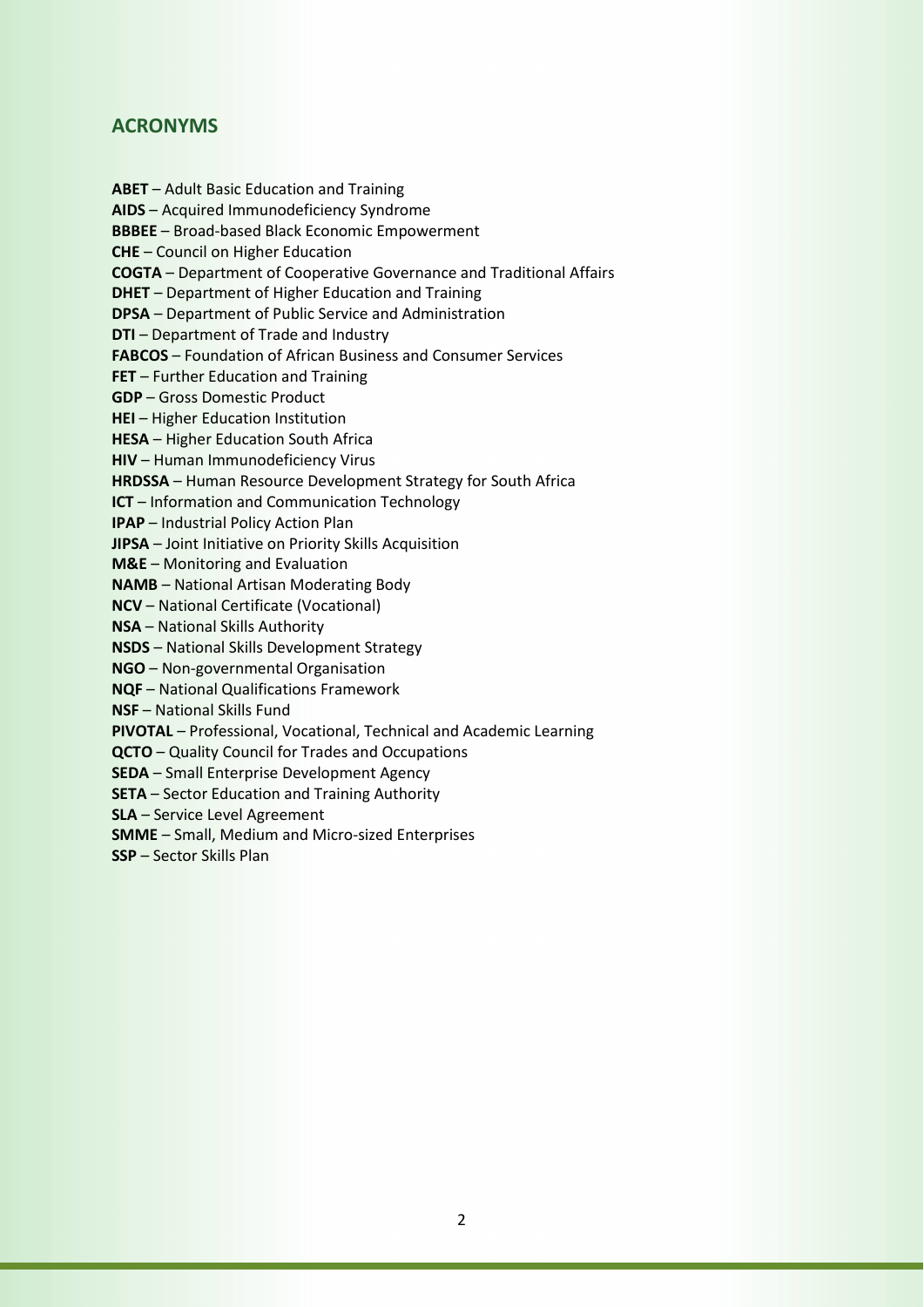#### **MINISTER'S FOREWORD**

The third National Skills Development Strategy (NSDS III) follows the integration of higher and further education and skills development into a single Department of Higher Education and Training. Partnerships between employers, public education institutions (FET colleges, universities, universities of technology), private training providers and SETAs will be promoted so that the integration of education and training becomes a reality experienced by all South Africans. Priority will be given to strengthening the relationship between public colleges and universities and the SETAs, as well as with employers.

NSDS III must ensure increased access to training and skills development opportunities and achieve the fundamental transformation of inequities linked to class, race, gender, age and disability in our society. We must also address the challenges - of skills shortages and mismatches - we face as a country and improve productivity in the economy.

On 1April 2011, the Sector Education and Training Authorities (SETAs) will enter a new phase. During this new phase we will make some fundamental changes to the leadership, governance and strategy of the SETAs in order to meet the objectives of NSDS III and improve their functioning and performance. We also intend to set up a comprehensive performance monitoring, evaluation and support system for all our education, training and skills development institutions, with a particular focus on the SETAs and public FET colleges.

The real value added by SETAs is their understanding of labour market issues in their respective industrial and economic sectors. SETAs must ensure that they are backed by employers and workers, are acknowledged as a credible and authoritative voice on skills, create interventions and shape solutions that address skills needs within their sectors. SETAs must become recognised experts in relation to skills demand within their sector. Their role in helping monitor quality on the supply side remains, but will reduce as other institutions, such as the QCTO, are established.

This strategy intends to achieve significant increases in qualifications and skills to support priorities and initiatives such as the New Growth Path, the Industrial Policy Action Plan, the Human Resource Development Strategy and, in particular, sector development plans.

Central to the objectives of the NSDS III is improved placement of both students and graduates, especially from the FET colleges and universities of technology. In addition, NSDS will place particular emphasis on skills development to support government's goals for rural development.

3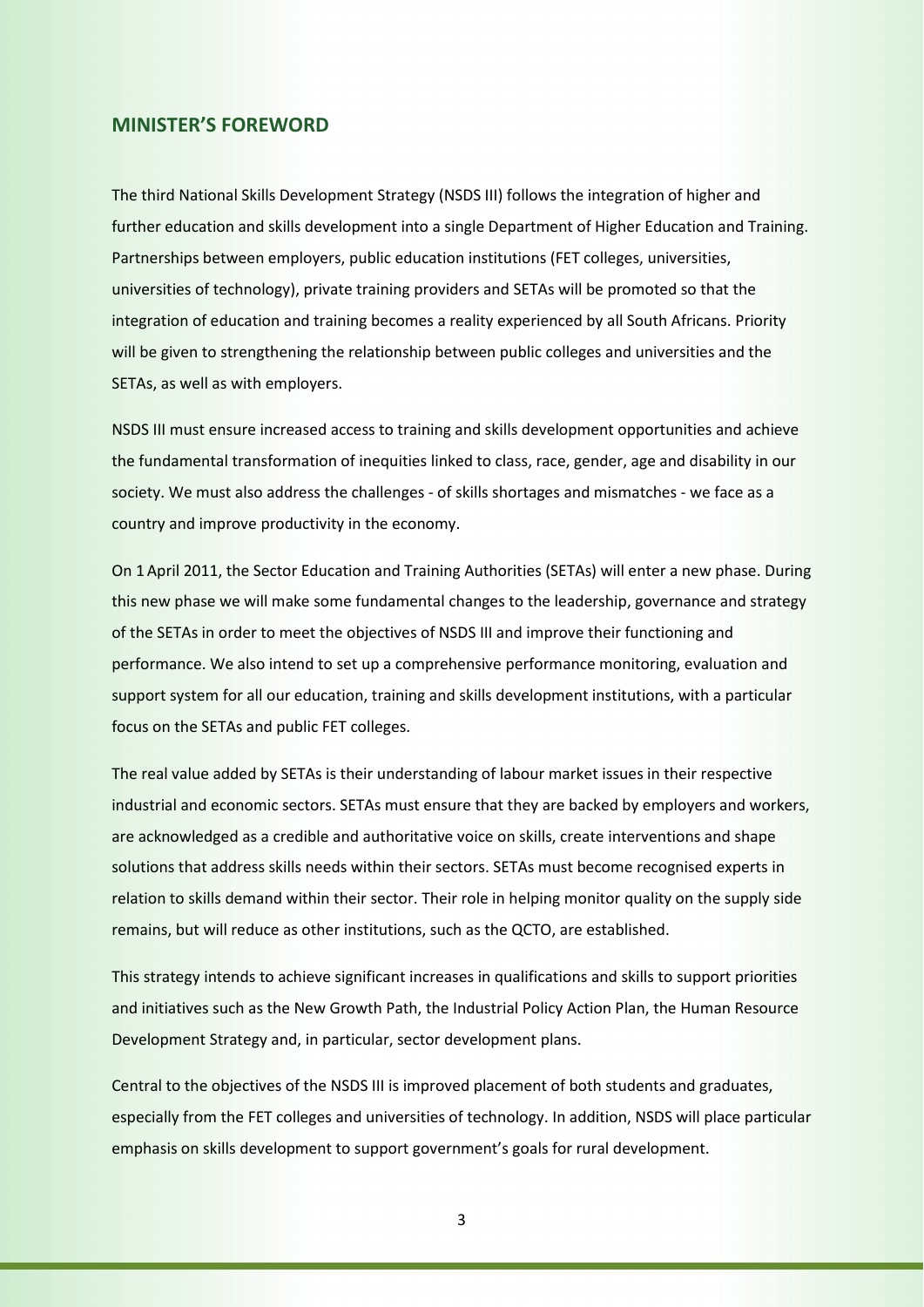Significant work was done during the period of NSDS I and NSDS II. Many important building blocks were put in place. However, the economy remains constrained by a severe lack of skills, and so the skills development system as a whole has not yet achieved what was expected. This strategy therefore draws on lessons learned from NSDS I and II, and is aimed at ensuring improved access to quality learning programmes, increased relevance of skills development interventions and building strong partnerships between stakeholders and social partners.

For our country to achieve high levels of economic growth and address our social challenges of poverty and inequality, we must work together to invest in education and training and skills development to achieve our vision of a skilled and capable workforce to support an inclusive growth path.

I am confident that NSDS III provides a unique opportunity for our country to achieve some of its goals towards an integrated education and training system, and that, working together, we can indeed achieve the skills revolution that our country so urgently requires.

**Dr BE Nzimande, MP Minister of Higher Education and Training**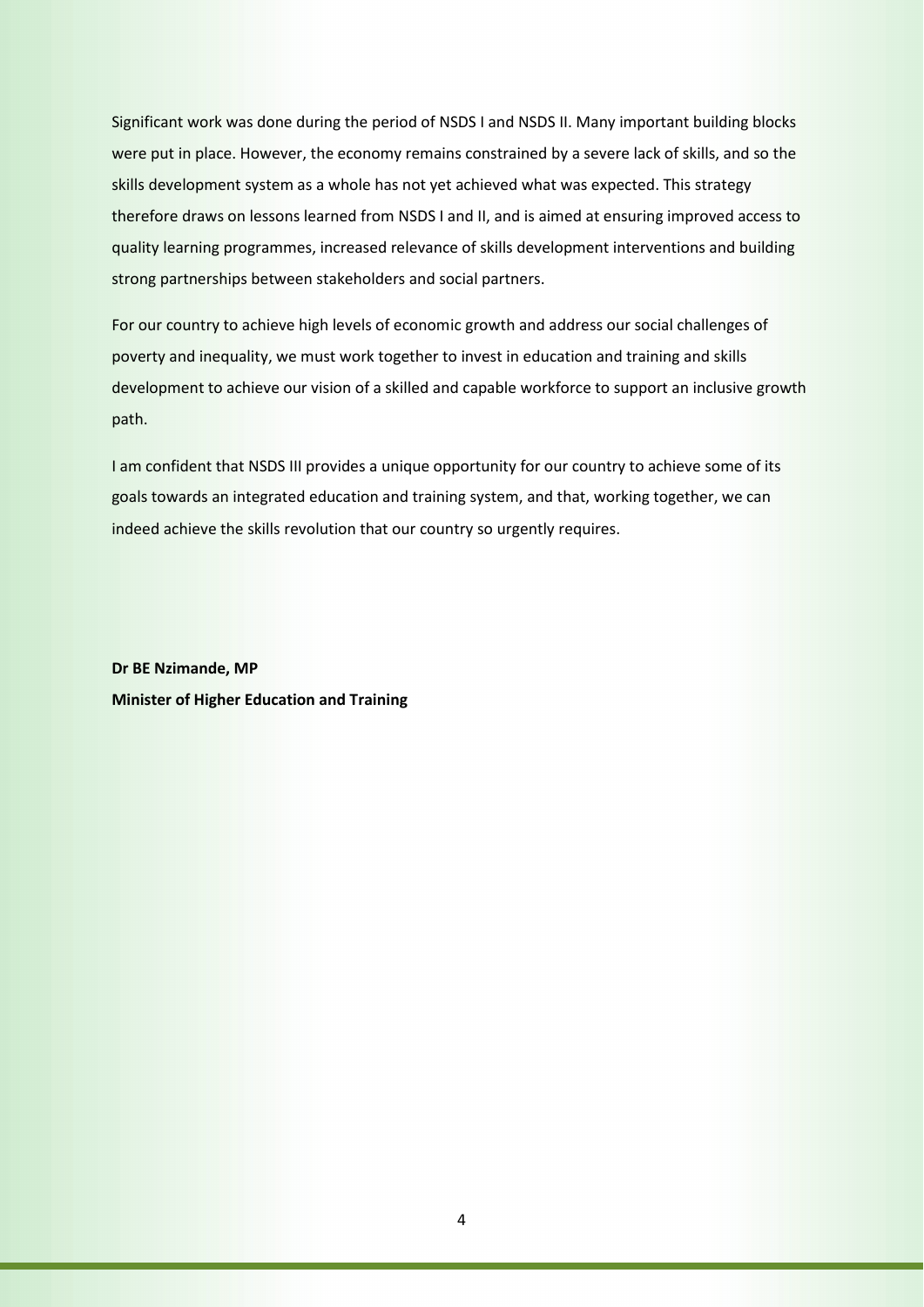# **NATIONAL SKILLS DEVELOPMENT STRATEGY III**

#### **1. VISION**

A skilled and capable workforce that shares in, and contributes to, the benefits and opportunities of economic expansion and an inclusive growth path.

#### **2. MISSION**

To increase access to high quality and relevant education and training and skills development opportunities, including workplace learning and experience, to enable effective participation in the economy and society by all South Africans and reduce inequalities.

#### **3. PURPOSE OF NSDS III**

The key driving force of this strategy is improving the effectiveness and efficiency of the skills development system. This strategy represents an explicit commitment to encouraging the linking of skills development to career paths, career development and promoting sustainable employment and in-work progression.

NSDS III seeks to encourage and actively support the integration of workplace training with theoretical learning, and to facilitate the journey individuals make from school, college or university, or even from periods of unemployment, to sustained employment and in-work progression. Emphasis is placed on training to enable trainees to enter the formal workforce or create a livelihood for themselves. The emphasis is particularly on those who do not have relevant technical skills or adequate reading, writing and numeracy skills to enable them to access employment. Promotion of basic numeracy and literacy is a project led by the Department of Basic Education; DHET is primarily concerned with post-basic literacy and numeracy. Nevertheless, the two departments will need to cooperate closely on this front, but without confusing or conflating the leadership roles of these departments in their respective areas.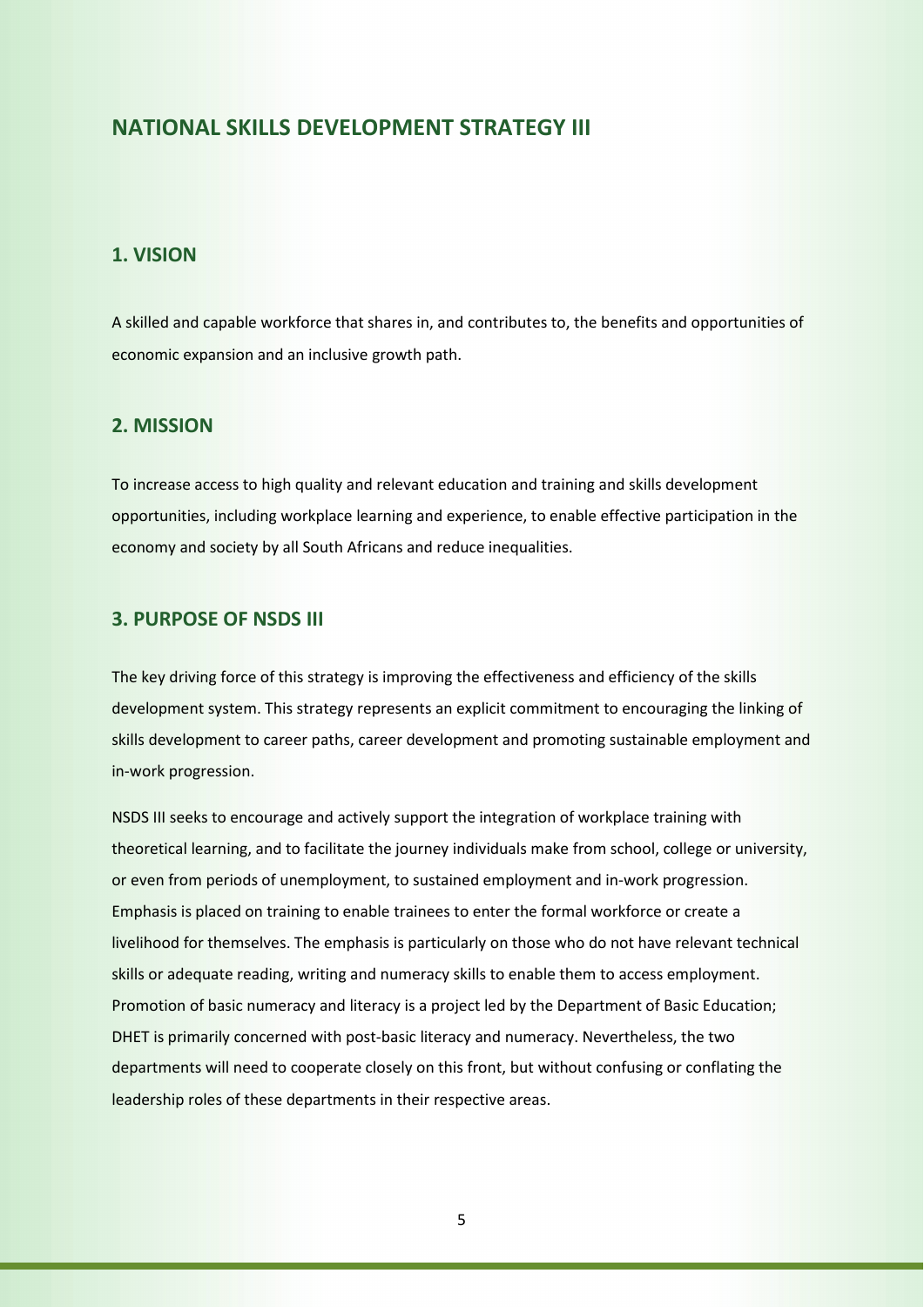NSDS III will seek to promote a skills development system and architecture that effectively responds to the needs of the labour market and social equity. The strategy seeks to establish and promote closer links between employers and training institutions and between both of these and the SETAs.

The National Skills Development Strategy III responds to the following pressing challenges that are impacting on the ability of our economy to expand and provide increased employment opportunities:

- The inadequate skills levels and poor work readiness of many young people leaving formal secondary and tertiary education and entering the labour market for the first time. This is compounded by inadequate linkages between institutional and workplace learning, thus reducing the employability and work readiness of the successful graduates from FET and HET institutions, not to mention the many who enter the world of work without a formal qualification.
- The desperate plight of so many of the longer term unemployed who lack basic numeracy and literacy, do not possess entry-level skills, and do not have the work experience and work-based training needed to enable them to seek and obtain work.
- Continuing skills shortages in the artisanal, technical and professional fields that are fundamental to the development and growth of our economy.
- An over-emphasis on NQF level 1-3 learnerships, with insufficient progression towards more appropriate (intermediate and higher) skills required for growth sectors in a knowledge economy. There is a need for much more substantial programmes that improve qualifications, support career-pathing, enable greater flexibility and mobility and increase productivity.
- The failure of businesses in many sectors of the economy to equip their workforce to adapt to change as the economy becomes more knowledge-based. When structural change occurs, too often the outcome is retrenchments rather than retraining and redeployment of working people.
- Systemic blockages such as: a lack of synergy between the various post-school sub-systems (e.g. universities, FET colleges, SETAs); a lack of clarity in relation to the role expected of the various parts of the skills development system; inefficiency and waste; and the silo mentality which prevents the partnerships and alignments needed to improve effectiveness.
- The absence of coherent strategies within economic and industrial sectors, compounded by the lack of systematic skills development to support and sustain growth and development.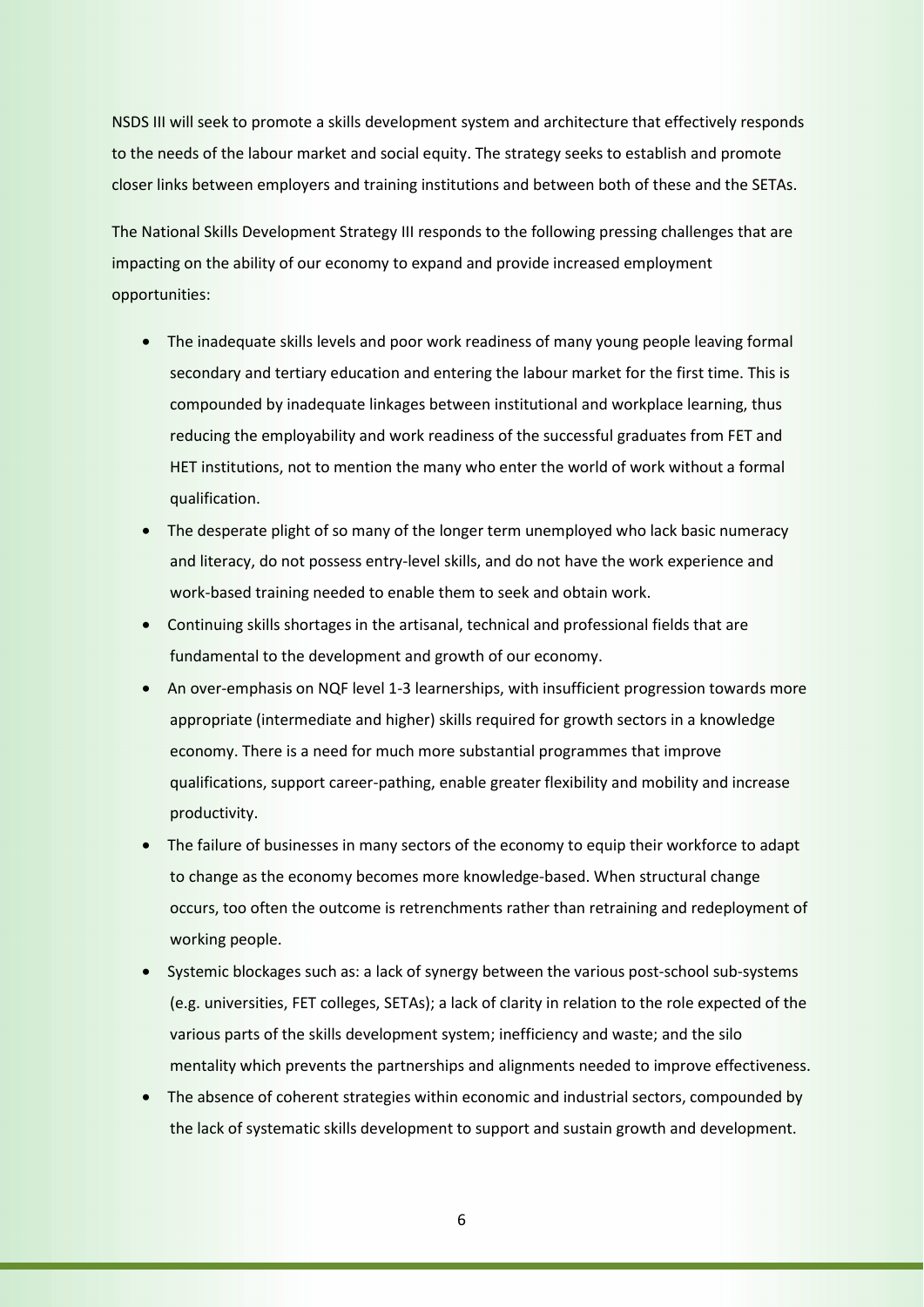• The urban bias of our economic development and therefore the urban bias in our skills development initiatives, resulting in skills for rural development being neglected.

The intention of NSDS III is to make sure that the energy and resources of education and training stakeholders are focused on ensuring that these challenges are addressed, and that measurable impact is achieved over the coming five year period.

The NSDS III will be guided by, and measured against, the following seven (7) key developmental and transformation imperatives:

*Race* – Despite the many advances made by the democratic government since 1994 on the education and training front, the racial inequalities in our economy, including the racialised nature of our skills profile, have not changed in any significant way. Therefore, NSDS III will have to prioritise confronting these racial inequalities, with a particular focus on giving more opportunities to previously (and currently) disadvantaged South Africans. This requires focused attention on skills provision for blacks in general and Africans in particular.

*Class* – Directly related to racial inequalities, South Africa still remains one of the most unequal societies in the world today. These social inequalities are also being reinforced by a lack of access to skills by the overwhelming majority of our population, especially the workers and the poor. NSDS III will therefore pay particular attention to provision of skills in a manner that significantly reduces these yawning social inequalities in our economy and society.

*Gender* – Ours is still a society that reflects huge disparities between men and women, including access to skills for effective participation in the labour market and society. This calls for particular attention to be paid to access to skills by women, especially black women, so that they can effectively participate in society as required by our constitution. In addition, all our skills development initiatives must contain within them specific programmes and strategies to promote gender equality in skills development, in employment and career development and in our economy as a whole.

*Geography* – Given the urban bias of our economic development, our country has not paid adequate attention to rural economic development and provision of skills for rural development. Given the fact that government has now prioritised rural development, our skills development system must increase its focus and attention on the production of skills for rural development. However, we must make a distinction between training of rural people and skills for rural development. The former has

7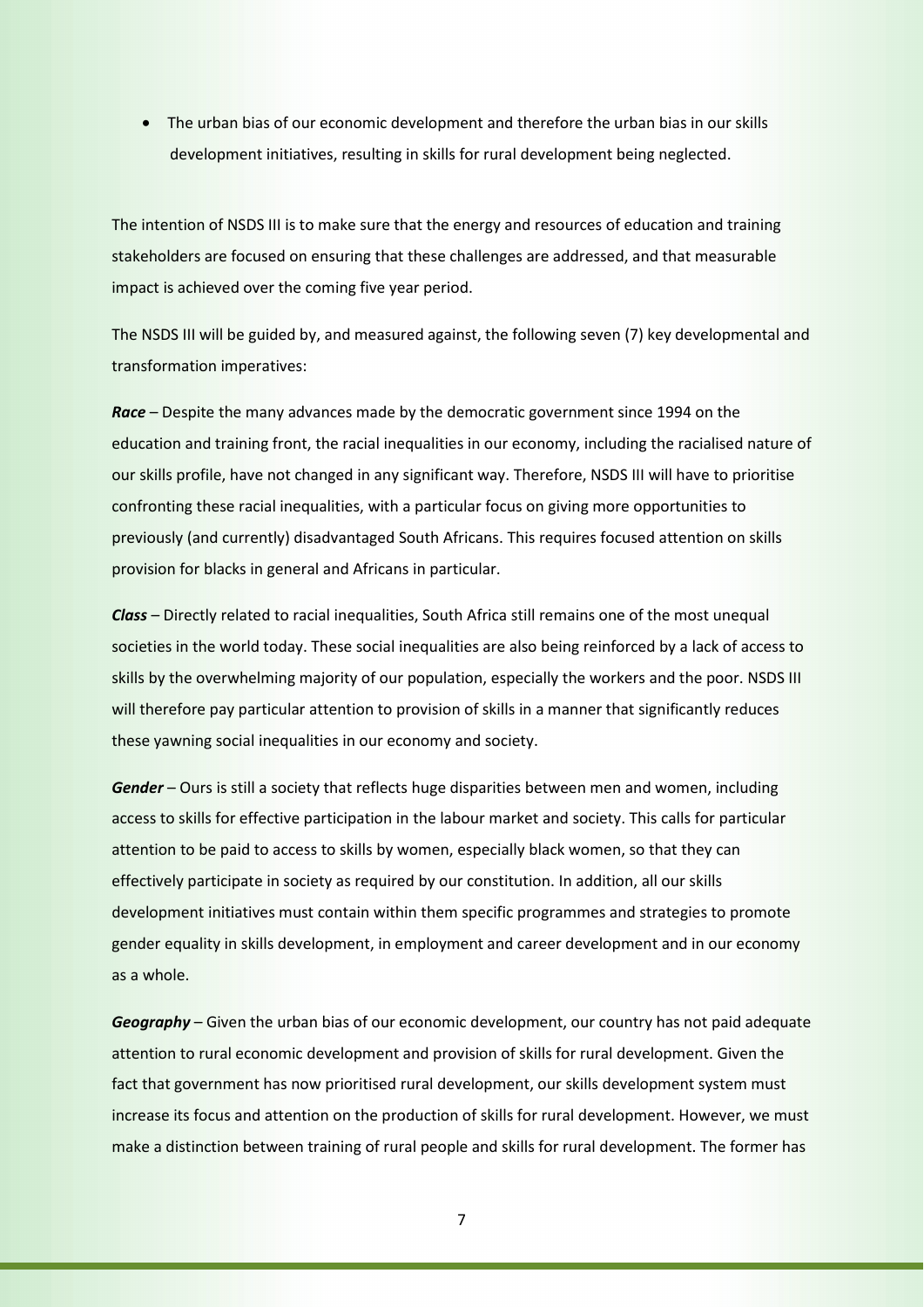tended to train rural people only in order to migrate to the urban areas, whilst the latter will aim to train rural people for development of the rural areas themselves.

*Age* – Whilst all South Africans, youth and adults, must be given access to skills development, our young people are the most disadvantaged when it comes to access to education and training. For instance, the single largest category of the unemployed are those aged under 35. Therefore, NSDS III must pay particular attention to the training of our youth for employment.

*Disability* – Despite commitments from NSDS I and II to increase opportunities for training and skills development for persons with disabilities, we are still far from achieving our goals in this regard. Therefore, NSDS III aims to significantly open up opportunities for skills training for people experiencing barriers to employment caused by various forms of physical and intellectual disability.

*The HIV and AIDS pandemic* – Given the threat of the HIV and AIDS pandemic for the future growth and development of our country, and its particular impact on the youth, all our skills development initiatives must incorporate the fight against this pandemic and management of HIV and AIDS in the workplace. We need to ensure that we do not train our youth and adults for the grave but for the workplace and effective participation in society.

The DHET's performance monitoring and evaluation of the role of all our institutions in the skills development system will be guided by these key transformational priorities, and we will require all these institutions to measure their progress also by the extent to which they make significant progress in dealing with these.

In addition to the above, the DHET will seek to develop mechanisms to fight all forms of corruption in our education and training system, including in the skills development system.

#### *3.1 What is NSDS III?*

The NSDS is the overarching strategic guide for skills development and provides direction to sector skills planning and implementation in the SETAs. It provides a framework for the skills development levy resource utilisation of these institutions as well the NSF, and sets out the linkages with, and responsibilities of, other education and training stakeholders.

NSDS III has the following pillars:

• Sector strategies (aligned to government and industry development strategies), programmes and projects developed with, and supported by, sector stakeholders. The DHET will play a leading role in forging a closer working relationship and collective identification of skills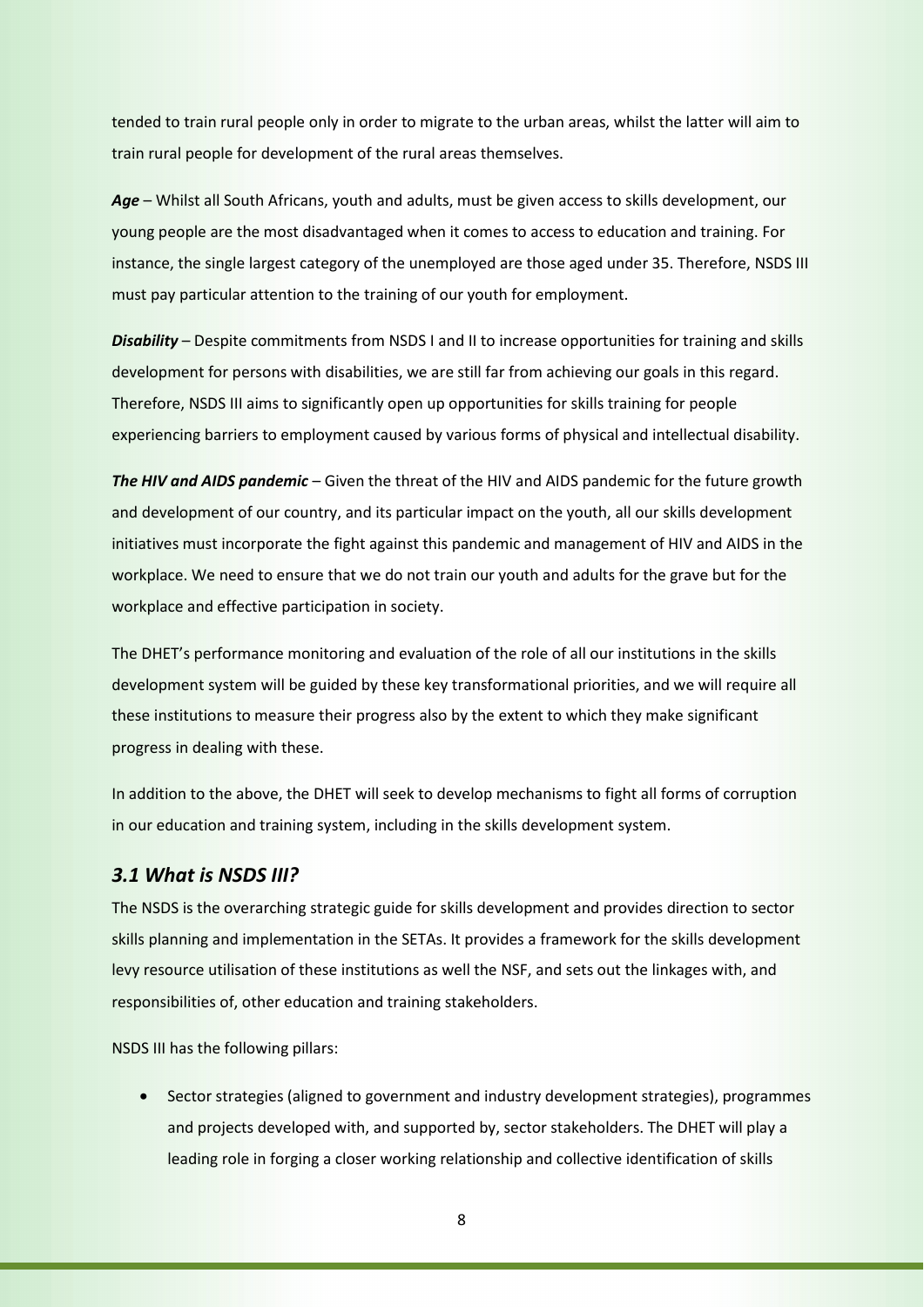development priorities, amongst all the key institutional players in our education and training system.

- Relevant sector-based programmes addressing the needs of unemployed people and firsttime entrants to the labour market will be developed and piloted by SETAs, with roll out being planned, managed and funded, where appropriate, in partnership with the NSF. SETA funds will primarily be used to fund the skills development needs of employers and workers in their sector. However, the utilisation of SETA discretionary funds must be guided by the goals of NSDS III.
- Professional, vocational, technical and academic learning (PIVOTAL) programmes. These are programmes which provide a full occupationally-directed qualification. Such courses will normally begin in a college or university and would include supervised practical learning in a workplace as part of their requirement. The courses – especially for workers – could in some cases start in the workplace and then move to a college or university. The courses would culminate in an occupational qualification. PIVOTAL courses will normally be offered by arrangement between a SETA, an educational institution, an employer and a learner. Fundamental to the successful implementation of PIVOTAL programmes will be a model of cooperation between a SETA, a higher or further education and training institution and an employer. This will help ensure responsive curricula and courses.
- Programmes that contribute towards the revitalisation of vocational education and training, including the competence of lecturers and trainers to provide work-relevant education and training, and promote occupationally directed research and innovation.
- Incentives for training and skills development capacity in the cooperative, NGO and trade union sectors, including community and worker education initiatives, contributing to effective training of youth and adults.
- Partnerships between public and private training providers, between providers and SETAs and between SETAs, addressing cross-sectoral and inter-sectoral needs.
- An increased focus on skills for rural development to support government's prioritisation of rural development.

The strategy is informed and guided by other overarching government programmes, especially the Human Resource Development Strategy for South Africa, the requirements of the New Growth Path, the Industrial Policy Action Plan, the outcomes of the Medium-Term Strategic Framework, the rural development strategy as well as the new environment strategy, amongst other priorities of government. It seeks a closer synergy between the world of work and our formal education system.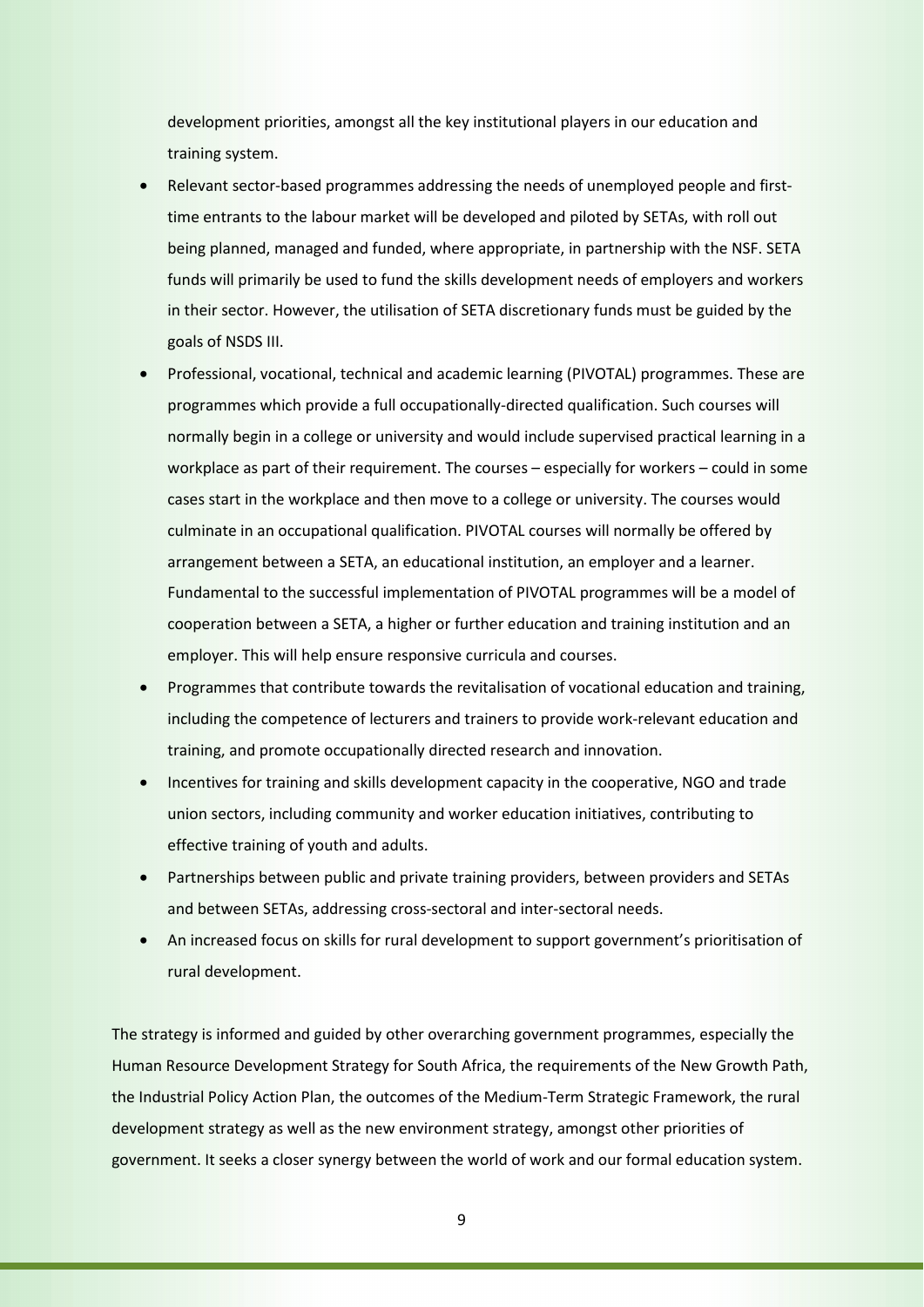# *3.2 NSDS III and the Human Resource Development Strategy for South Africa*

NSDS III is a subcomponent of the Human Resource Development Strategy, and will operate concurrently with the first five-year term of the country's second Human Resource Development Strategy for South Africa (HRDSSA II). The HRDSSA II has eight commitments, listed below.

#### **3.2.1 HRDSSA II commitments**

The following commitments have been made by the HRDSSA II and will need to be reflected in SETA and NSF plans:

*COMMITMENT ONE: We will urgently overcome the shortages in the supply of people with the priority skills needed for the successful implementation of current strategies to achieve accelerated economic growth.* 

*COMMITMENT TWO: We will increase the number of appropriately skilled people to meet the demands of our current and emerging economic and social development priorities.* 

*COMMITMENT THREE: We will ensure improved universal access to quality basic education and schooling (up to Grade 12) that is purposefully focused on: (a) achieving a dramatic improvement in the education outcomes for the poor; (b) equipping learners with optimal capacity for good citizenship; and (3) the pursuit of post-school vocational education and training for employment.* 

*COMMITMENT FOUR: We will urgently implement skills development programmes that are purposefully aimed at equipping recipients/citizens with requisite skills to overcome related scourges of poverty and unemployment.* 

*COMMITMENT FIVE: We will ensure that young people have access to education and training that enhances opportunities and increases their chances of success in further vocational training and sustainable employment.* 

*COMMITMENT SIX: We will improve the technological and innovation capability and outcomes within the public and private sectors to enhance our competitiveness in the global economy and to meet our human development priorities.* 

*COMMITMENT SEVEN: We will ensure that the public sector has the capability to meet the strategic priorities of the South African developmental state.* 

*COMMITMENT EIGHT: We will establish effective and efficient planning capabilities in the*  relevant departments and entities for the successful implementation of the HRDSSA II<sup>1</sup>.

 $\overline{a}$ 

 $1$  Extract from the Human Resource Development Strategy for South Africa.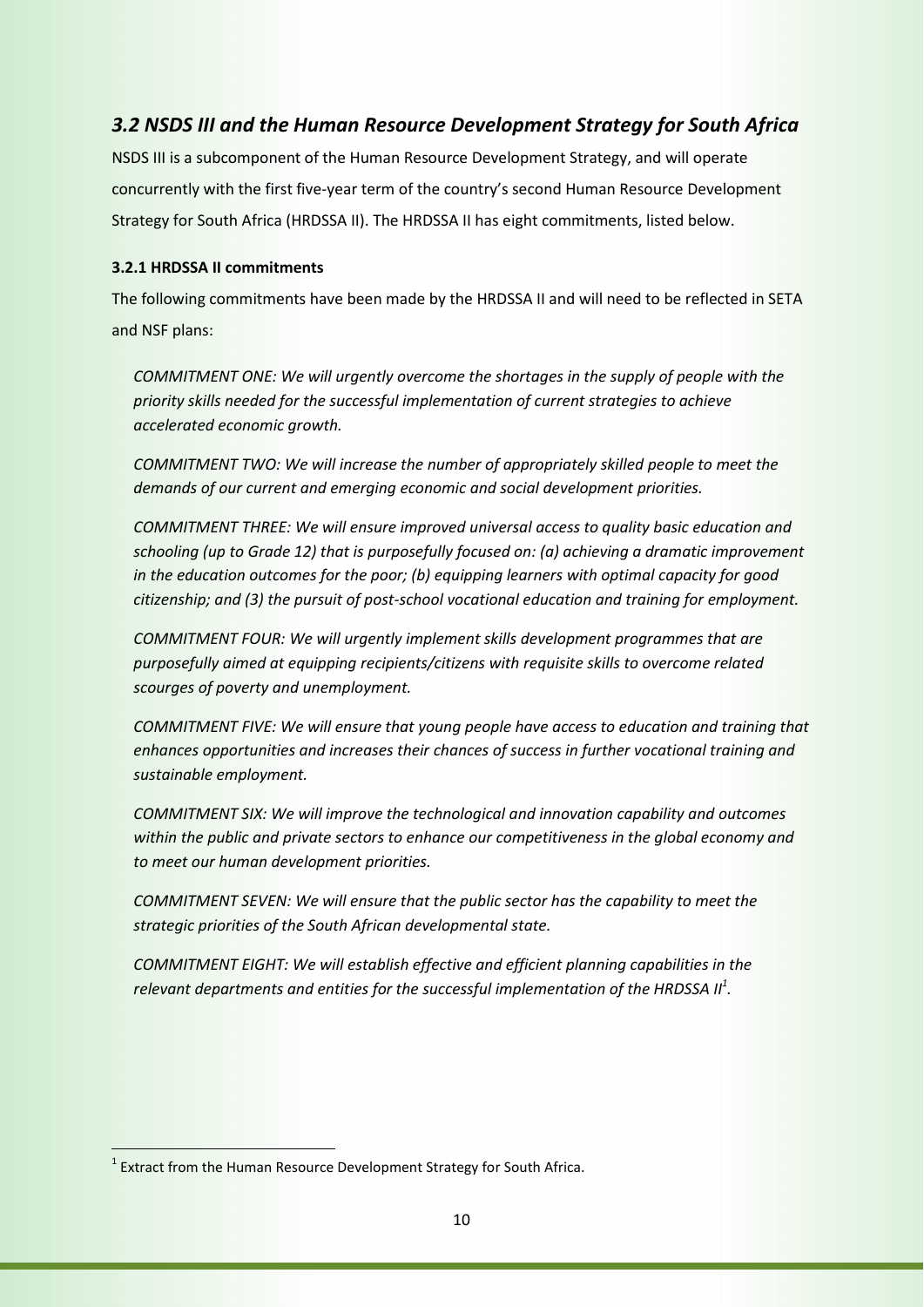#### **4. GOALS OF NSDS III**

The strategy places great emphasis on relevance, quality and sustainability of skills training programmes to ensure that they impact positively on poverty reduction and inequality. It focuses on the following goals, each of which have attached to them outcomes and outputs that will be the basis for monitoring and evaluation of NSDS implementation and impact:

## *4.1 Establishing a credible institutional mechanism for skills planning*

There is currently no institutional mechanism that provides credible information and analysis with regard to the supply and demand for skills. While there are a number of disparate information databases and research initiatives, there is no standardised framework for determining skills supply, shortages and vacancies, and there is no integrated information system for skills supply and demand across government.

SETAs play an important role in gathering statistics and other relevant information on labour market skills needs and training provision. Their close contact with industry places them in a good position to document and communicate recent and emerging trends, as well as to develop solid baseline indicators. Such information is essential in planning to meet the country's skills needs and guiding investment in education and training provision.

Like all other countries, South Africa must seek to supplement its particular skills needs from elsewhere. While priority will be given to meeting our skills needs among our own population, there will be a need to import skills – particularly scarce skills needed for economic growth – from other parts of the world. Thus, the information gathered by the DHET, particularly from sector skills plans but also from independently commissioned labour market research, will be used to advise the Human Resource Development Council, the Department of Home Affairs and other interested agencies on the country's skills priorities and the areas of particular shortage on an ongoing basis. Close communication with employers – and especially large private and public employers – will be particularly important in this respect.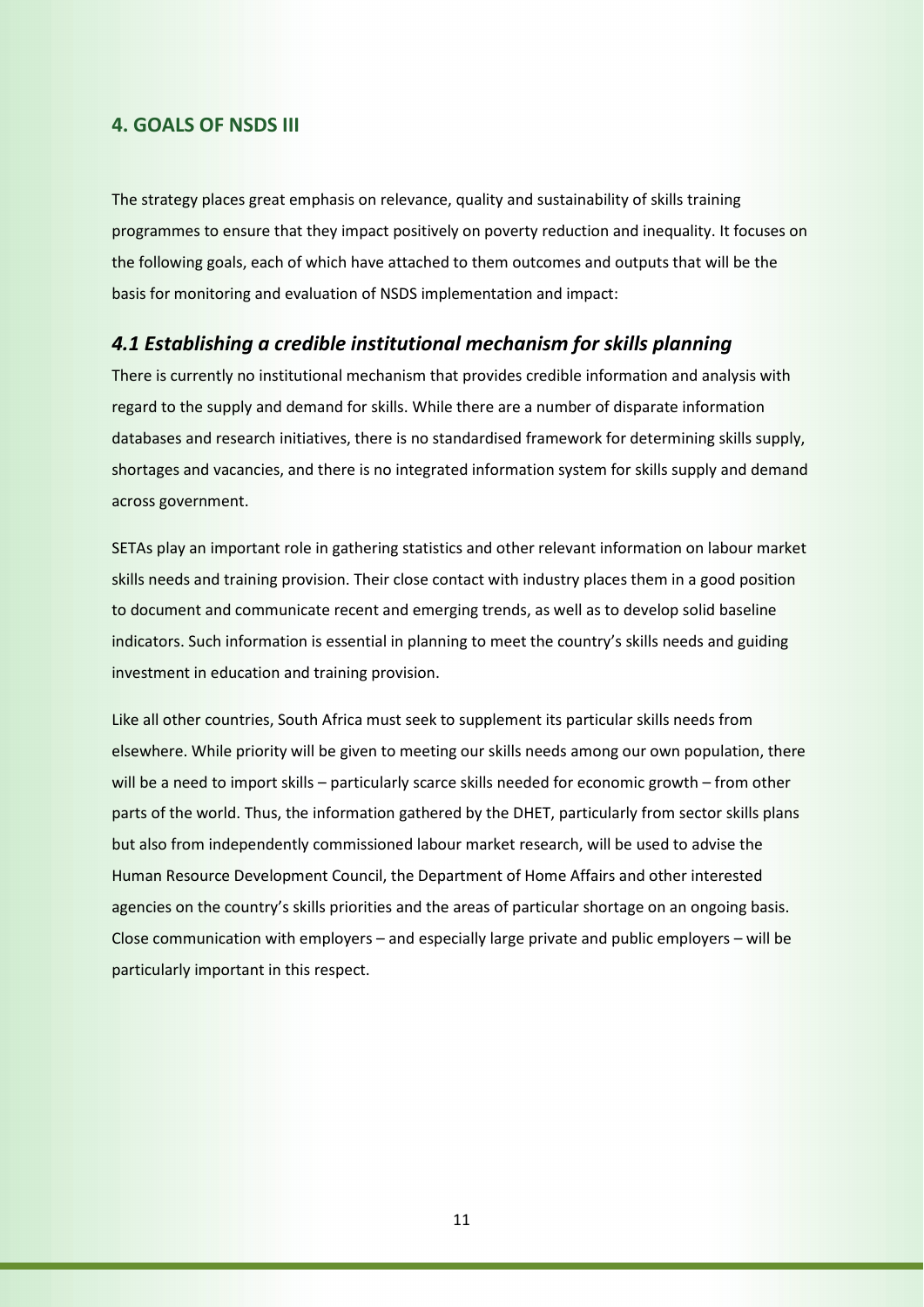# **NSDS Outcome 4.1.1:** *National need in relation to skills development is researched, documented and communicated to enable effective planning across all economic sect***ors**

**Output 4.1.1.1:** Capacity is established within the Department of Higher Education and Training to coordinate research and skills planning.

**Output 4.1.1.2:** Sector skills plans are professionally researched, provide a sound analysis of the sector and articulate an agreed sector strategy to address skills needs.

**Output 4.1.1.3:** Sector and nationally commissioned research and data is analysed, validated and captured in an integrated database that is accessible to stakeholders.

#### *4.2 Increasing access to occupationally-directed programmes*

#### **Intermediate level**

South Africa's pool of intermediate skills, especially artisanal skills, is too low to support national and sector development and growth. The workforce is not keeping up with the skills needed to remain competitive in an increasingly knowledge-based economy.

There is a need to ensure the continuous upgrade of skills in the workforce, to help ensure a measurable increase in the intermediate skills pool, especially in artisan, technician and related occupations, attributable to increased capacity at education and training institutions and increased workplace experiential learning opportunities. SETAs should play a prominent role in contributing towards these goals, especially through their discretionary funds.

The strategy seeks to encourage and support large corporate employers and state-owned enterprises to cooperate with the relevant education and training institutions by providing needed training equipment and experienced staff to address specific needs. Government is committed to a comprehensive curriculum review in colleges and universities of technology. Urgent measures will be instituted to enhance this cooperation and provide necessary equipment.

Workplace learning should be an integral part of all vocational programmes. Establishing effective partnerships between education and training systems and employers to provide for workplace training would ensure that skills have real labour market relevance and that young people gain an early appreciation of and exposure to the world of work.

A particular focus of NSDS III is on artisans. To facilitate the realisation of the above objectives with regard to the development of artisans, the DHET has established the National Artisan Moderating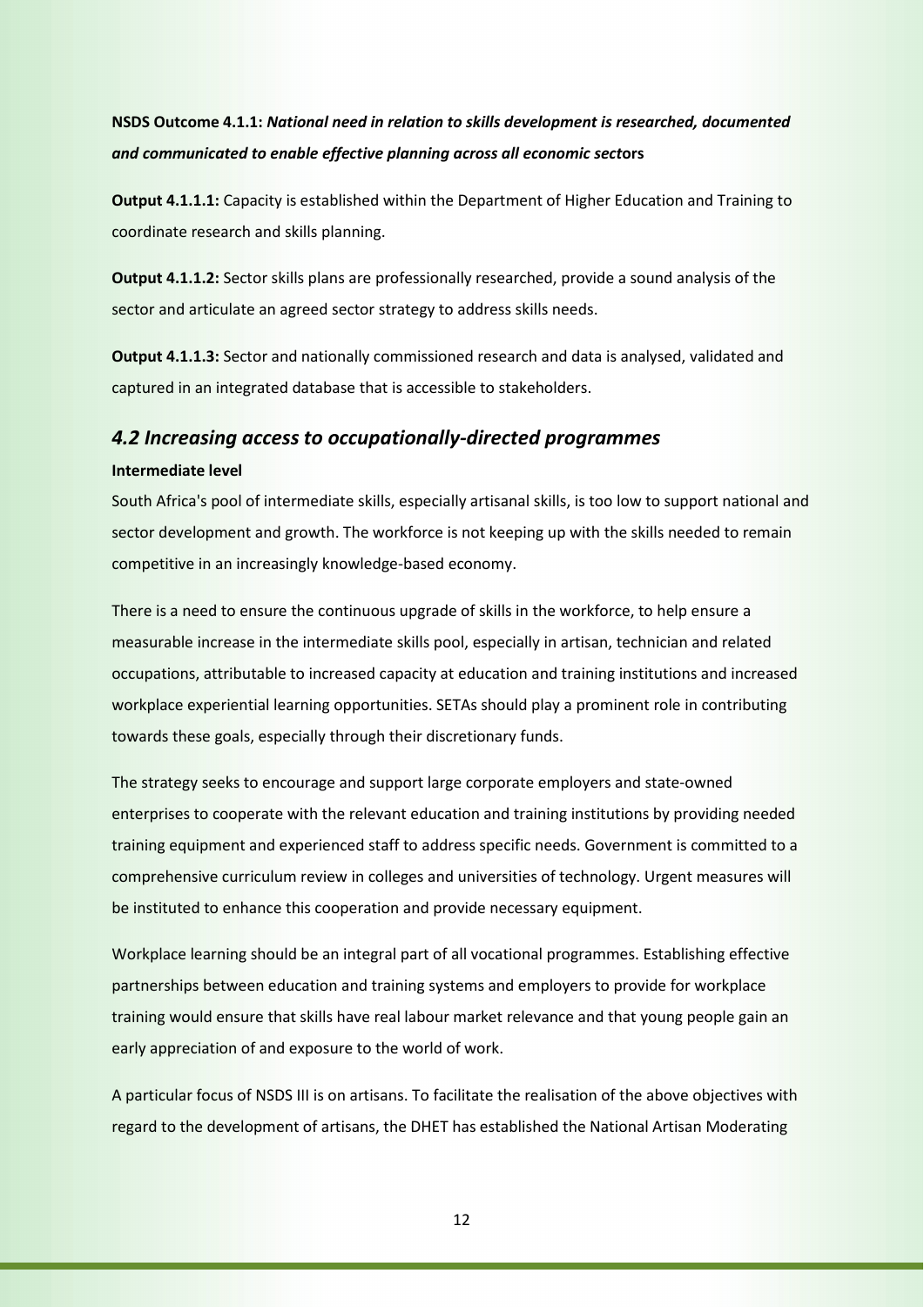Body (NAMB) whose main statutory functions will include the following:

- Setting standards for quality artisan training
- Monitoring the performance of and moderating accredited artisan trade test centres
- Developing, maintaining and applying a national databank of instruments for assessment and moderation of artisan trade tests
- Developing and maintaining a national database of registered artisan trade assessors and moderators
- Recommending certification of artisans to the QCTO.

The above functions of NAMB, working together with the QCTO, will go a long way to ensuring that artisan training is of a high quality and standard, and that all artisan training is subjected to a single national regime of quality assurance.

#### **Higher level professional qualifications**

Whereas the enrolment and participation rate in our university sector is higher than that of the vocational education and training sector, it is still not producing enough appropriately skilled and qualified people in disciplines central to social and economic development.

Access is a challenge. On the one hand, access relates to the availability of places in relevant programmes; on the other hand, it relates to the constraints (social, academic, geographical and financial) facing the majority of disadvantaged university applicants.

The stakeholders will need to address the challenge of the low number of National Senior Certificate holders/high school graduates and those qualifying with a National Certificate (Vocational) at NQF level 4 who attain the required levels of competence in the identified priority areas. Attention will need to be given to post-school education opportunities including bridging programmes and other options.

Our skills levy resources, especially the National Skills Fund, must strategically and programmatically support the production of priority skills in high-level occupationally directed programmes in the entire skills development pipeline, from universities and colleges to the workplace. In addition, the university sector must also find a way of systemically engaging in the identification of national development and economic needs, including engaging in other government processes such as IPAP2, the National HRD Strategy and the National Skills Development Strategy.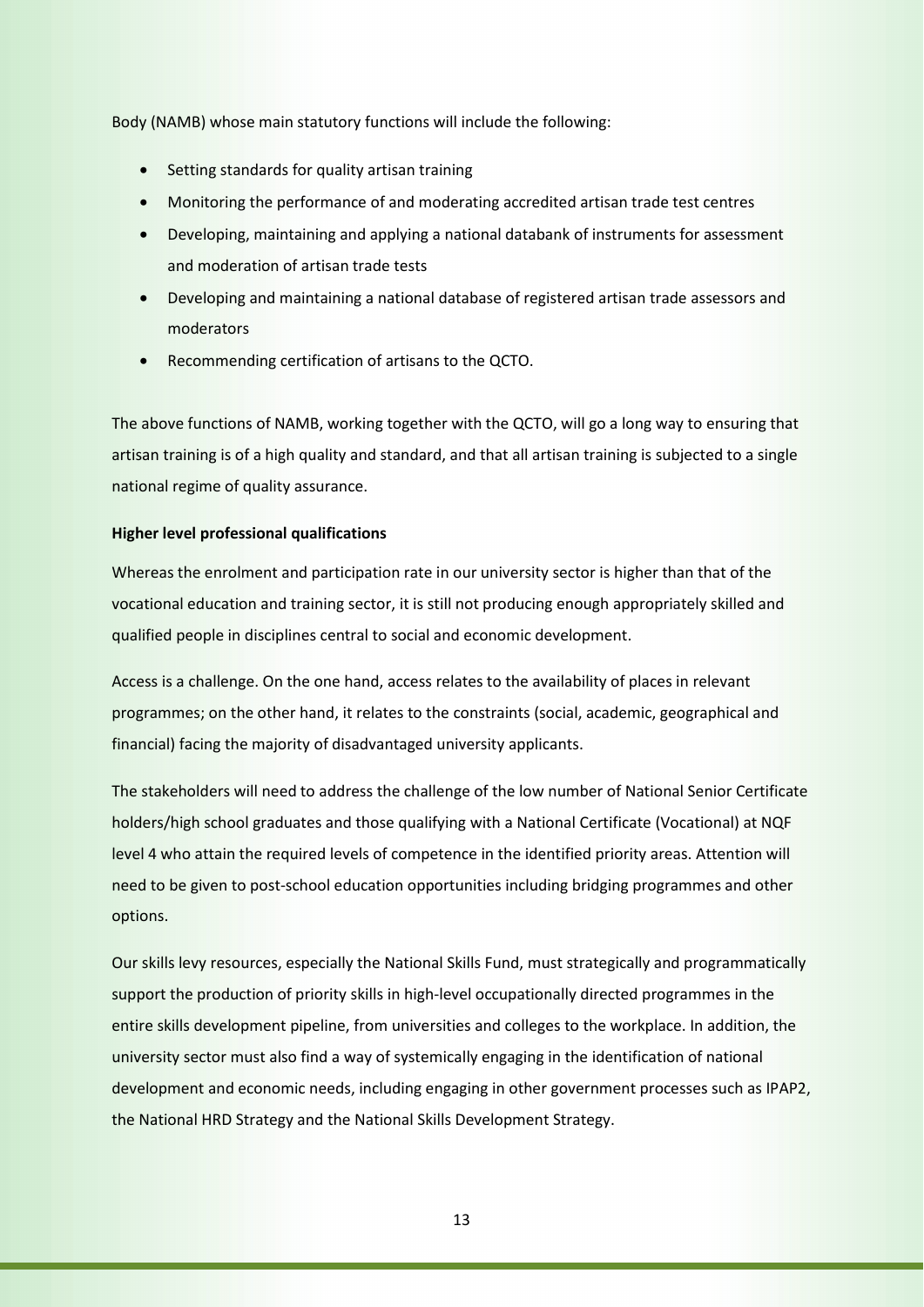It is important to recognise the changing nature of work in what is becoming a global knowledge economy, within which South African enterprises are operating. The extent to which employers and workers benefit from the knowledge economy will be determined by our capacity to conduct innovative research and apply new knowledge in the workplace. This requires the development of research capacity, particularly research related to building new knowledge linked to sector and national industrial plans. DHET, in collaboration with HEIs and SETAs, will be encouraging increased capacity to conduct research, as well as the establishment of sector-relevant research projects.

#### **PIVOTAL grant**

Many of the professional areas of study combine course work at universities, universities of technology and FET institutions with structured learning at work. This is achieved by means of professional placements, work-integrated learning, apprenticeships, learnerships, internships, skills programmes, and work experience placements. To address the critical needs for economic growth and social development, there must be improved access to, and success at, post-school learning sites alongside structured bridges to the world of work and quality learning in the world of work.

To give greater effect to these programmes and ensure greater employer participation, a PIVOTAL grant has also been incorporated into NSDS III. Ten percent of the mandatory grant will be dedicated to this initiative. Employers who provide workplace-based opportunities can supplement the cost of the programme with the grant from the SETAs. The SETAs, in turn, are expected to ensure that 10% of the mandatory grants is ring-fenced to fund workplace-based training opportunities.

#### **NSDS Outcome 4.2.1:** *Middle level skills needs are identified and addressed in all sectors*

**Output 4.2.1.1:** SETAs research and identify middle level skills needs in their sectors and put in place strategies to address them, particularly through the use of the public FET colleges and universities of technology working in partnership with employers providing workplace-based training.

**Output 4.2.1.2:** Projects are established to address middle level skills in each sector.

#### **NSDS Outcome 4.2.2:** *10,000 artisans per year qualify with relevant skills and find employment*

**Output 4.2.2.1:** SETAs establish projects and partnerships to enable the relevant number of artisans for their sector to be trained, to qualify and become work ready.

**Output 4.2.2.2:** The national Artisan Development Project developed by JIPSA and now located in the DHET and M&E framework, is planned, managed and reported on, with interventions made where blockages occur.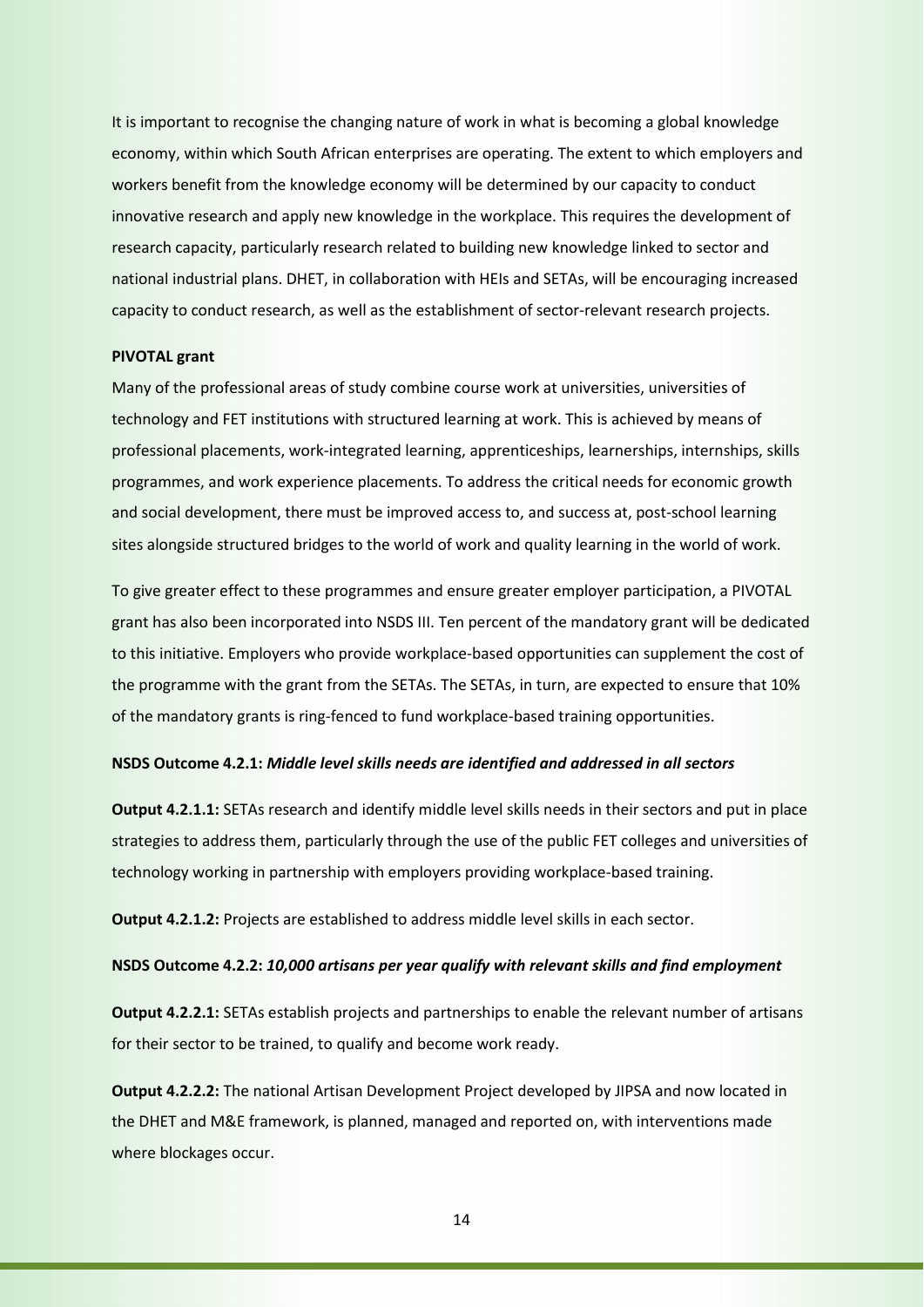# **NSDS Outcome 4.2.3:** *High level national scarce skills needs are being addressed by work ready graduates from higher education institutions*

**Output 4.2.3.1:** Sector skills plans identify the supply challenges in relation to high level scarce skills gaps and set out strategies for addressing them.

**Output 4.2.3.2:** Agreements are entered into between SETAs, university faculties and other stakeholders on appropriate interventions to support improved entry to priority programmes, increased work experience and experiential learning for students and access to post-graduate work.

# **NSDS Outcome 4.2.4:** *Relevant research and development and innovation capacity is developed and innovative research projects established*

**Output 4.2.4.1:** Sector skills plans identify the focal areas for research, innovation and development.

**Output 4.2.4.2:** Agreements are entered into between SETAs, university faculties and other stakeholders on flagship research projects linked to sector development in a knowledge economy.

**Output 4.2.4.3:** Programmes are put in place that focus on the skills needed to produce research that will be relevant and have an impact on the achievement of economic and skills development goals.

# *4.3 Promoting the growth of a public FET college system that is responsive to sector, local, regional and national skills needs and priorities*

The public FET college system is central to the government's programme of skilling and re-skilling the youth and adults. Its transformation is key to the integration of education and training and responding to the skills needs in our country. In recent years, FET colleges have been striving to make the transition from their former status as technical colleges to being responsive and vibrant post-school institutions for vocational education. Within a relatively short space of time, public colleges were merged from an inequitable assortment of 152 small individual colleges to 50 megainstitutions, which are multi-site and diverse. Since then, the college sector has seen a large investment by the state through the recapitalisation process which started in 2007. However, many challenges remain in expanding and improving capacity at FET colleges.

Another challenge is that there is limited research available that provides a nuanced picture into the colleges' systems and their strengths and weaknesses. Such research will be commissioned by the DHET. In addition, academics and research organisations are urged to identify their own research questions and conduct relevant research on the colleges and the skills training system in general. It is crucial that colleges offer a comprehensive suite of programmes and measures to make learning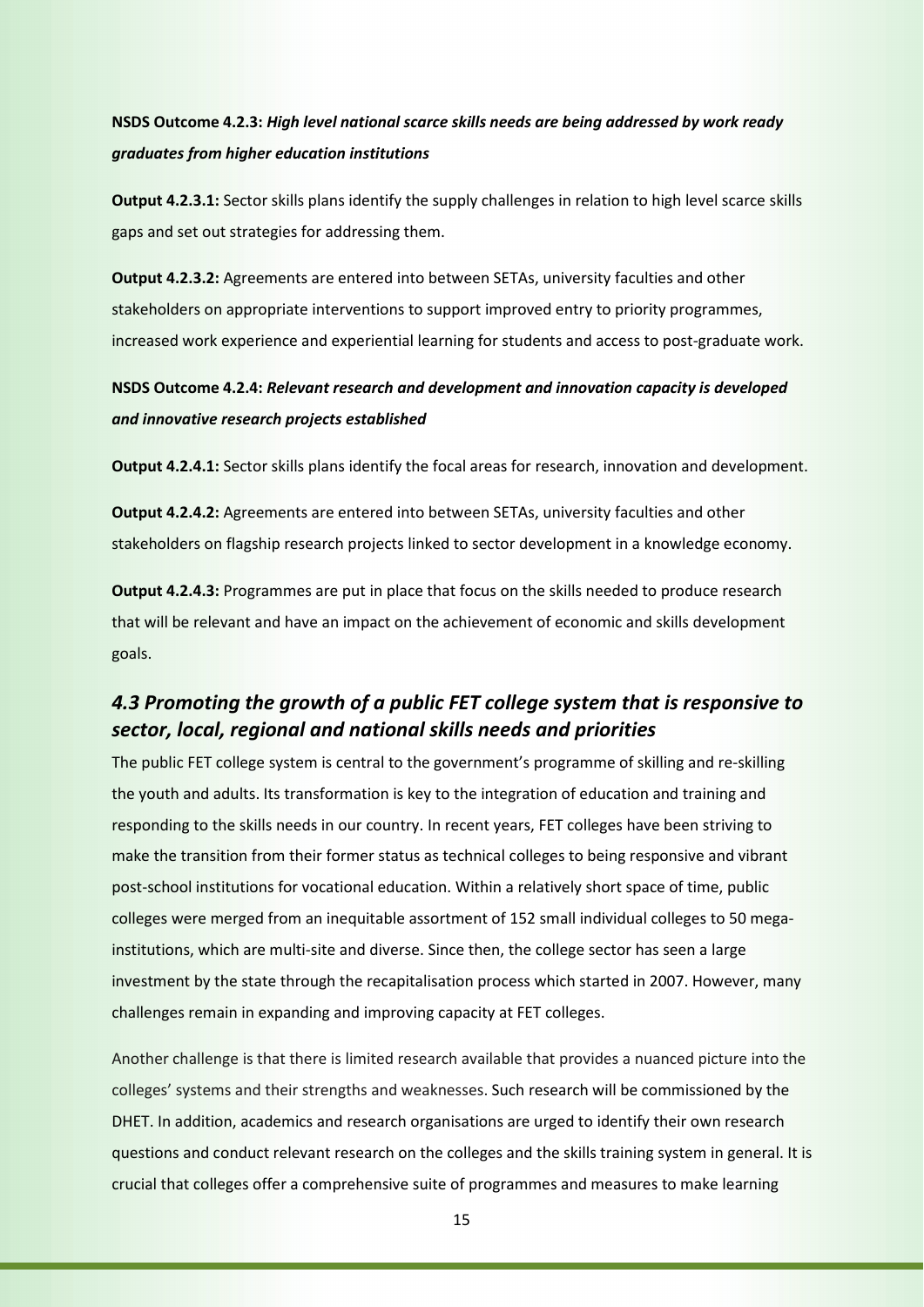environments more attractive, to increase attendance, to improve (post-basic) literacy and numeracy and to increase throughput rates. Success in this will have the biggest long-term positive impact on young people's future prospects.

The strategy will purposefully support these institutions and assist in building their capacity to ensure they take centre stage in skills development. The public further education and training institutions as well as universities and universities of technology should have the capacity to deliver skills for the new economy. In addition, NSDS III encourages a closer coordination and synergy between the public FET colleges and the SETAs which must help strengthen these colleges and prioritise them when it comes to training provision.

FET colleges have an important task in equipping their lecturers to meet industry needs. In the past, many college lecturers were qualified in the trades and occupations they were teaching but did not have appropriate teaching qualifications. Much has been done to address this in recent years. Now, however, the problem is that although having education qualifications, many lecturers lack occupational qualifications, relevant occupational work experience and industry contacts. Such a situation creates serious difficulties for FET colleges' efforts to align programmes to industry needs.

The new vocational programmes in colleges mark a significant move in vocational education towards high-level conceptual knowledge linked to practical application. These programmes have implications for college lecturers in terms of teaching, learning and assessment regimes. This makes it essential to nurture and develop professionals who can meet the challenge of the NCV and Ncourses with the right combination of subject knowledge, pedagogy, workplace knowledge and experience. Thus, a critical component of this skills strategy will be that of also focusing on the upgrading of college lecturers to improve their pedagogical, vocational and technical skills and ensure that they are exposed to the latest developments and technology both in the colleges and in industry. DHET will work with HESA and the CHE to develop a strategy for improving academic staff qualifications and teaching competence across all universities, universities of technology and colleges.

**NSDS Outcome 4.3.1:** *The National Certificate (Vocational) and N-courses are recognised by employers as important base qualifications through which young people are obtaining additional vocational skills and work experience, entering the labour market with marketable skills, and obtaining employment* 

**Output 4.3.1.1:** The NCV is reviewed with inputs from stakeholders and the curriculum is revised to ensure that it provides a sound foundational basis for building labour market relevant skills.

16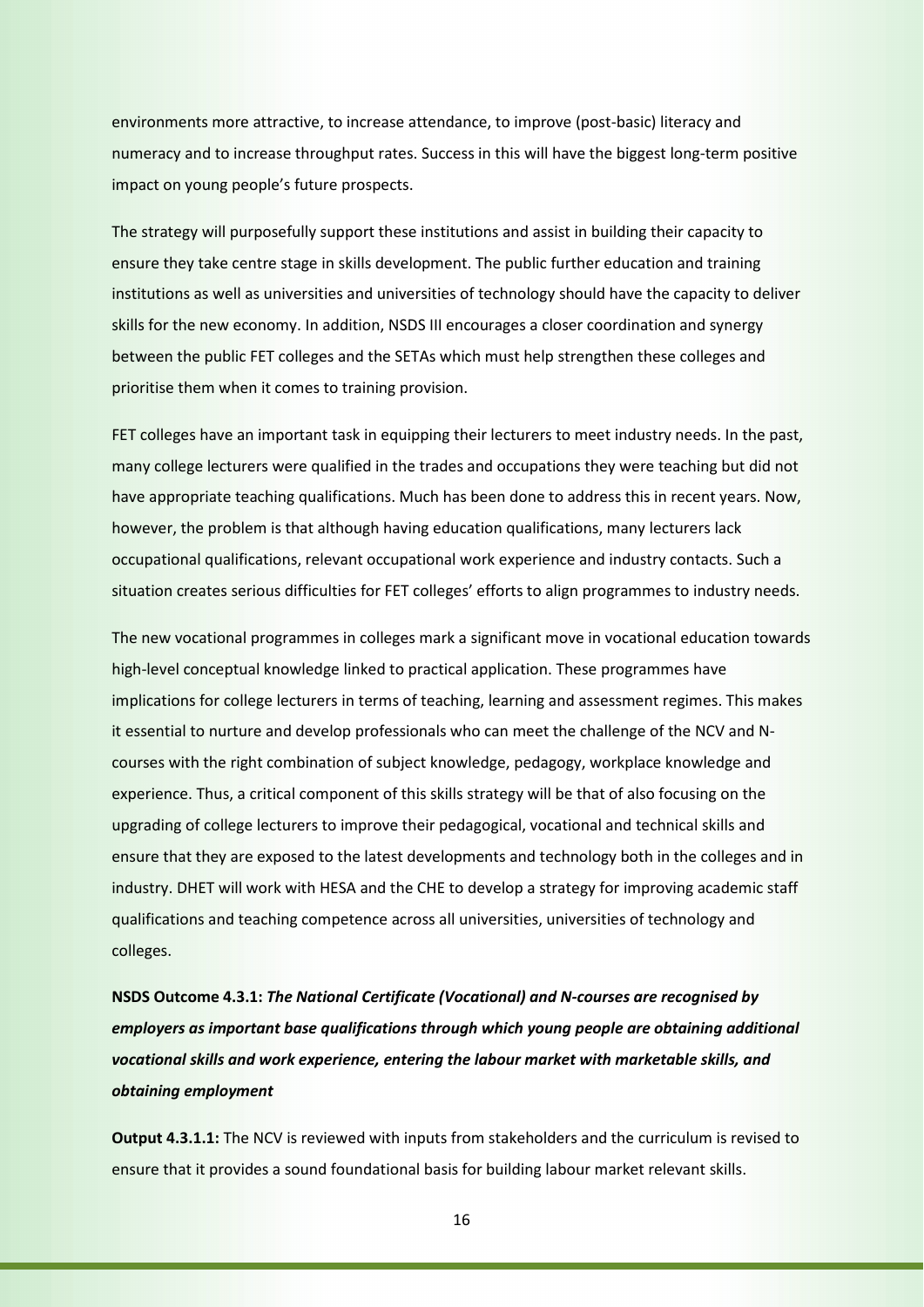**Output 4.3.1.2:** The programmes offered to meet industry needs, including those supporting apprenticeships and N-courses, are reviewed, updated and made available to and accessed by employers.

# **NSDS Outcome 4.3.2:** *Partnerships between DHET, SETAs, employers, private providers and public FET colleges are resulting in increased capacity to meet industry needs throughout the country*

**Output 4.3.2.1:** The capacity of FET colleges to provide quality vocational training is reviewed. Each college has a strategic plan in place to build capacity and engage in skills development programmes, including programmes offered in partnership with employers.

**Output 4.3.2.2:** SETAs identify FET colleges with relevant programmes and put in place partnerships to offer vocational courses and work experience for college learners.

# **NSDS Outcome 4.3.3:** *The academic staff at colleges are able to offer relevant education and training of the required quality*

**Output 4.3.3.1:** The capacity of college educators to deliver programmes is reviewed. Skills development programmes, including work placement opportunities, are devised to meet the needs of the college educators.

# *4.4 Addressing the low level of youth and adult language and numeracy skills to enable additional training*

Language, literacy and numeracy skills are fundamental to improved economic and social participation, productivity and social inclusion. A high proportion of young people who exit school before completing a senior secondary qualification stand little chance of participating productively in the economy. To illustrate the severity of the problem, there are approximately 3 million youths, aged between 18 and 24 years, who are not in employment, education or training, have a poor educational foundation and are poorly prepared to undertake further learning. If the age group is expanded to take into account the 16 to 18 year-olds who have dropped out of school and are not in training or employment as well as the 25 to 35 year-olds who have remained unemployed since leaving full time education, the number is much higher.

These social strata of our society require a new landscape for post-school education and training which in turn informs the National Skills Development Strategy III. The country cannot afford to overlook this challenge and urgent and focused attention is needed to address this problem. DHET will establish institutional frameworks and programmes that will raise the education base of these young people to enable them to take on further learning and/or employment.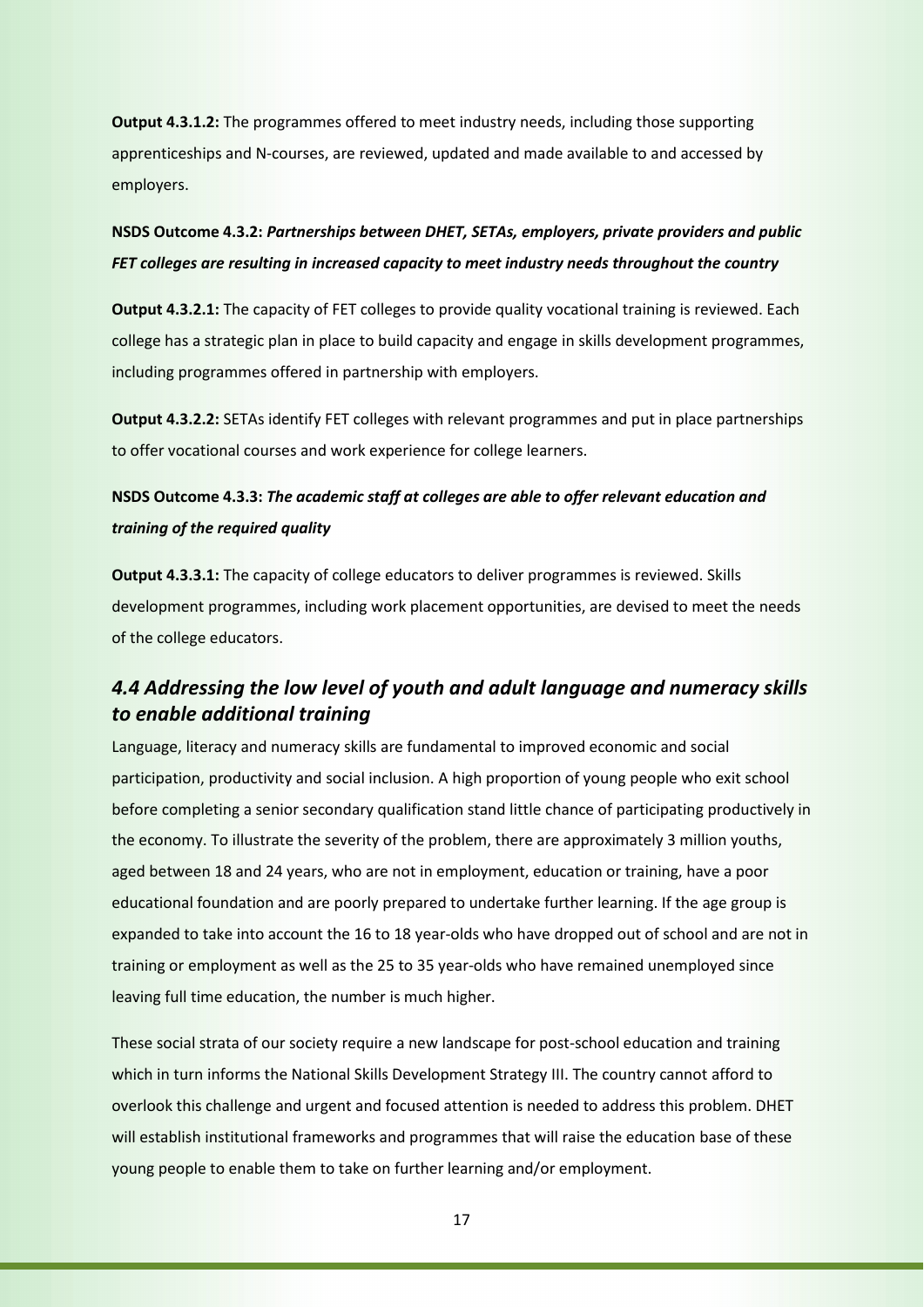**NSDS Outcome 4.4.1:** *A national strategy is in place to provide all young people leaving school with an opportunity to engage in training or work experience, and improve their employability*

**Output 4.4.1.1:** A DHET-led process, including stakeholders, develops a strategy supported by all stakeholders.

**Output 4.4.1.2:** A national database tracks training and work opportunities, and reports on implementation of the strategy.

**Output 4.4.1.3:** The DHET partners with stakeholders in the youth sector to put in place training and work experience projects for young people.

## *4.5 Encouraging better use of workplace-based skills development*

South Africa is challenged by low productivity in the workplace, as well as slow transformation of the labour market and a lack of mobility of the workforce, largely as a result of inadequate training for those already in the labour market.

The New Growth Path adopted by government calls for increased workplace training of workers already in employment in order to improve productivity and the overall growth and development of our economy.

To address this challenge, the NSDS III, through both the mandatory and discretionary grants of the SETAs, must support training of employed workers, and encourage employers to expand such training, in order to improve the overall productivity of the economy and address skills imbalances in our workforce in particular and the labour market in general. Accordingly, emphasis will be placed on the use of the levy-grant system with investment into our overall skills agenda.

# **NSDS Outcome 4.5.1:** *Training of employed workers addresses critical skills, enabling improved productivity, economic growth and the ability of the work force to adapt to change in the labour market*

**Output 4.5.1.1:** SETA stakeholders agree on the provision of substantial quality programmes for employed workers and report on the impact of the training.

**Output 4.5.1.2:** Sector projects are put in place to address specific sector skills gaps.

**Output 4.5.1.3:** Cross-sectoral projects are established to address skills needs along local supply chains aimed at supporting local economic development.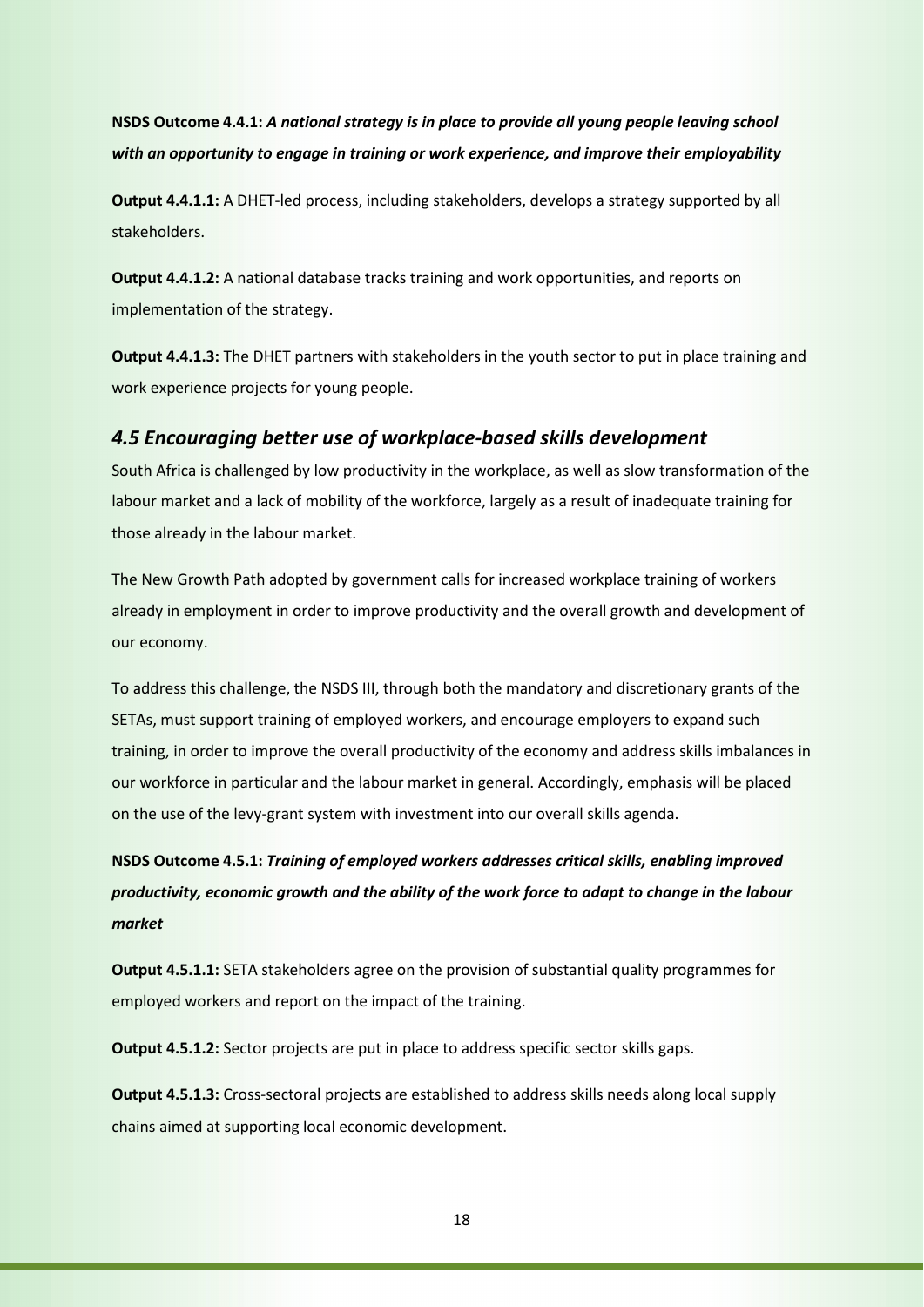# *4.6 Encouraging and supporting cooperatives, small enterprises, workerinitiated, NGO and community training initiatives*

Skills development is not just about training people for employment; it must also empower people to create opportunities to make a living for themselves. Low levels of education and training, as well as the lack of standardised, appropriate and accredited training, are key constraints to enabling people to create their own opportunities. They are also constraints to up-scaling the contribution of cooperatives, which have historically played and continue to play an important role in providing sustainable livelihoods to the majority of South Africans. These cooperatives range from stokvels and burial societies to financial, trade and production cooperatives. The annual turnover of these cooperatives is estimated to run into billions of rands. Properly supported with adequate skills, these cooperatives can play an important role, not just in the margins, but in the very mainstream of the South African economy.

The NSDS III must support the training needs of the cooperatives, including relevant capacity building for the secondary, apex and cooperative movements as a whole. The Department of Higher Education and Training will work closely with the Departments of Trade and Industry, Economic Development, Land Reform and Rural Development, and other relevant departments to support the training needs of cooperatives, and DHET will support the DTI in the establishment of a Cooperative Training Academy to deliver customised skills development programmes to cooperatives.

SETAs must also work with cooperatives operating in their sectors in order to maximise the economic role of these bodies. Similarly, the National Skills Fund will set aside dedicated funds to support education, training and skills development for properly registered cooperatives, with a particular focus on cooperatives for the unemployed, youth, women and people with disabilities.

In order to build an inclusive economy, financial and non-financial business support to small and micro-sized enterprises has been part of the democratic government's programme. In order to ensure the sustainability of small enterprises, a key government agency, SEDA (Small Enterprise Development Agency), has prioritised the training of business support officers through the SEDA training academy. The FABCOS (Foundation of African Business and Consumer Services) Academy also seeks to train black business owners and franchisees. The Department of Higher Education and Training, in partnership with the DTI, will seek to develop and strengthen such dedicated skills development support programmes, in conjunction with relevant SETAs.

Trade unions, their education programmes, as well as other worker-initiated training programmes and NGOs play an important role in the further education and training of workers in broader sectoral

19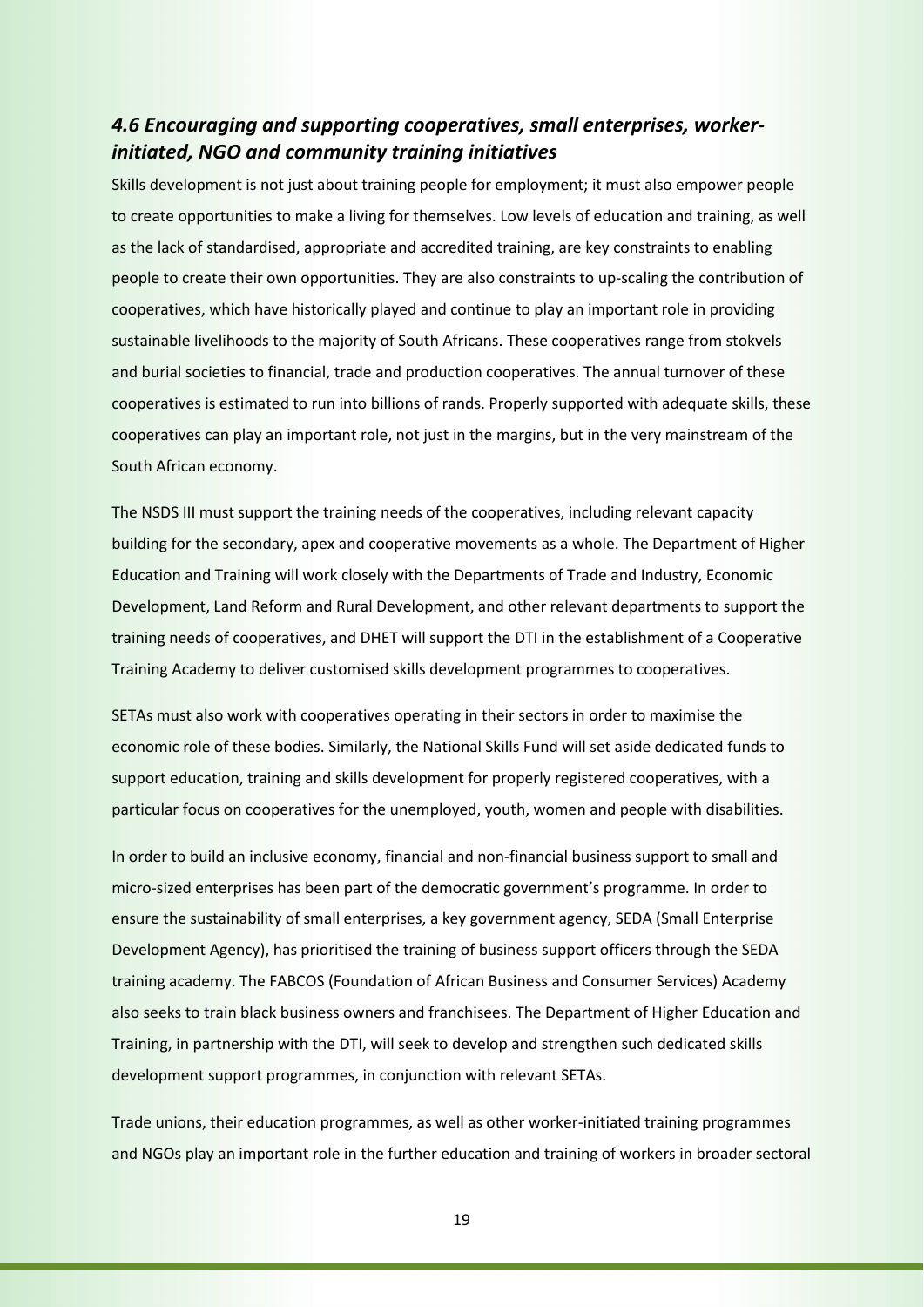policy and capacity to effectively engage in the workplace and broader economy. Trade unions and worker education and training initiatives are able to use the critical networks of their organisations (e.g. shop stewards and union officials) to educate their members and other workers to suit their needs in a manner that is also beneficial to the economy as a whole. South Africa has a long history of worker education and training that needs to be supported and expanded. Worker-initiated education and training can contribute to a workforce that is better able to understand the challenges facing the economic sectors in which they operate. This would benefit the workplace, our economy as well as the developmental objectives of our country.

The NSDS III will support NGO, community and worker-initiated skills development and training programmes. The NSF will similarly aim to support credible and quality worker skills development, education and training programmes.

# **NSDS Outcome 4.6.1:** *Cooperatives supported with skills training and development expand and contribute to sector economic and employment growth*

**Output 4.6.1.1:** SETAs identify in their skills planning research, established and emergent cooperatives and their skills needs.

**Output 4.6.1.2:** Sector projects are established by sector stakeholders, supported by the NSF.

**Output 4.6.1.3:** A national database of cooperatives supported with skills development is established and the impact of training reported on.

# **NSDS Outcome 4.6.2:** *Partnership projects to provide training and development support to small businesses are established in all sectors and their impact reported on*

**Output 4.6.2.1:** SETAs, through their skills planning research, identify the skills needs of small and emerging businesses in their sector, and promote relevant programmes.

**Output 4.6.2.2:** Sector projects are developed that are piloted by SETAs and expanded through partnership funding.

**Output 4.6.2.3:** A national database of small businesses supported with skills development is established and the impact of training reported on.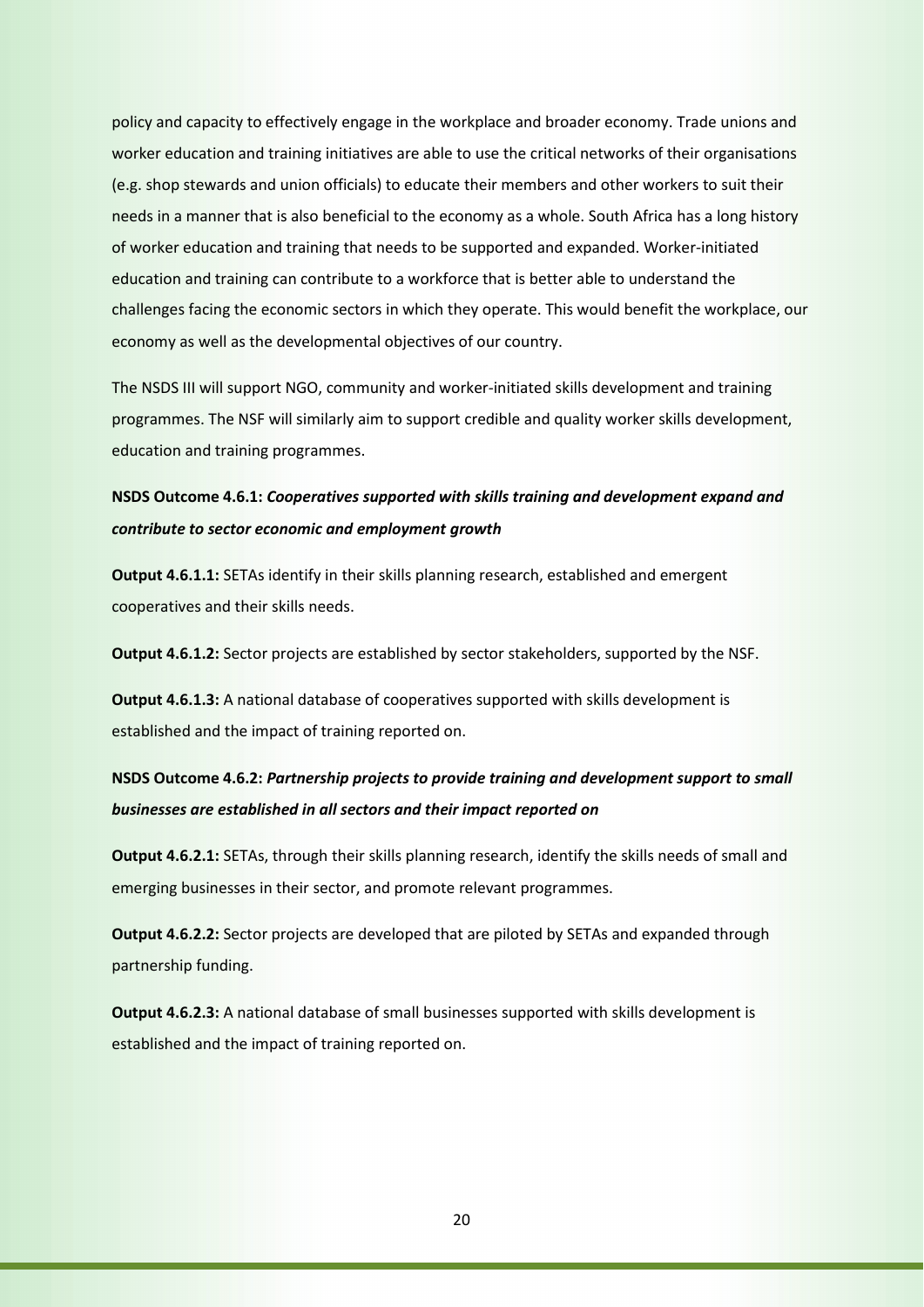# **NSDS Outcome 4.6.3:** *Worker, NGO and community-based education programmes are supported and their impact measured and reported on*

**Output 4.6.3.1:** SETAs engage with trade unions, NGOs and community-based organisations in their sector and identify skills needs and strategies to address needs.

**Output 4.6.3.2:** SETAs establish quality pilot projects.

**Output 4.6.3.3:** Stakeholders expand successful projects with support from the NSF.

# *4.7 Increasing public sector capacity for improved service delivery and supporting the building of a developmental state*

There have been significant advances in the transformation of the public service since 1994, particularly in relation to employment equity and redirection of services to meet the needs of the majority of South Africans. However, service delivery is often far from the quality that is needed. There are many views on why this is the case, but on one causal factor there is unanimous agreement - the capacity of the public sector lags far behind what is expected of it, and in many areas critical to the nation's needs, there are serious skills gaps. To achieve the goals of a developmental state requires a public service that is skilled and capable to deliver quality service efficiently.

Many efforts have been made to increase the skills levels of public service managers, officials and workers. Virtually all government departments participate in the relevant sectoral education and training bodies (SETAs). However, they do not pay a levy to their SETAs, but contribute towards the 10% administration budget of the relevant SETAs. As the largest employer in the country, government needs to contribute to the skills development resources and ensure their skills needs are catered for in the SETA skills plans. Planning and implementation arrangements for skills development levy payment by government as well as capacity building for the public service will be reviewed by DHET in cooperation with relevant departments including DPSA, National Treasury and COGTA.

Historically and internationally, the public sector has played a significant role in education and training. For example, many state entities offered large numbers of apprenticeships. In many countries, municipalities also offer apprenticeships on a large scale. Similar observations can be made for the provision of ABET and for the development of high level skills such as planning, environmental management and engineering. However, in recent times in South Africa, the role of the state in driving skills development in these and other important areas has been both below what

21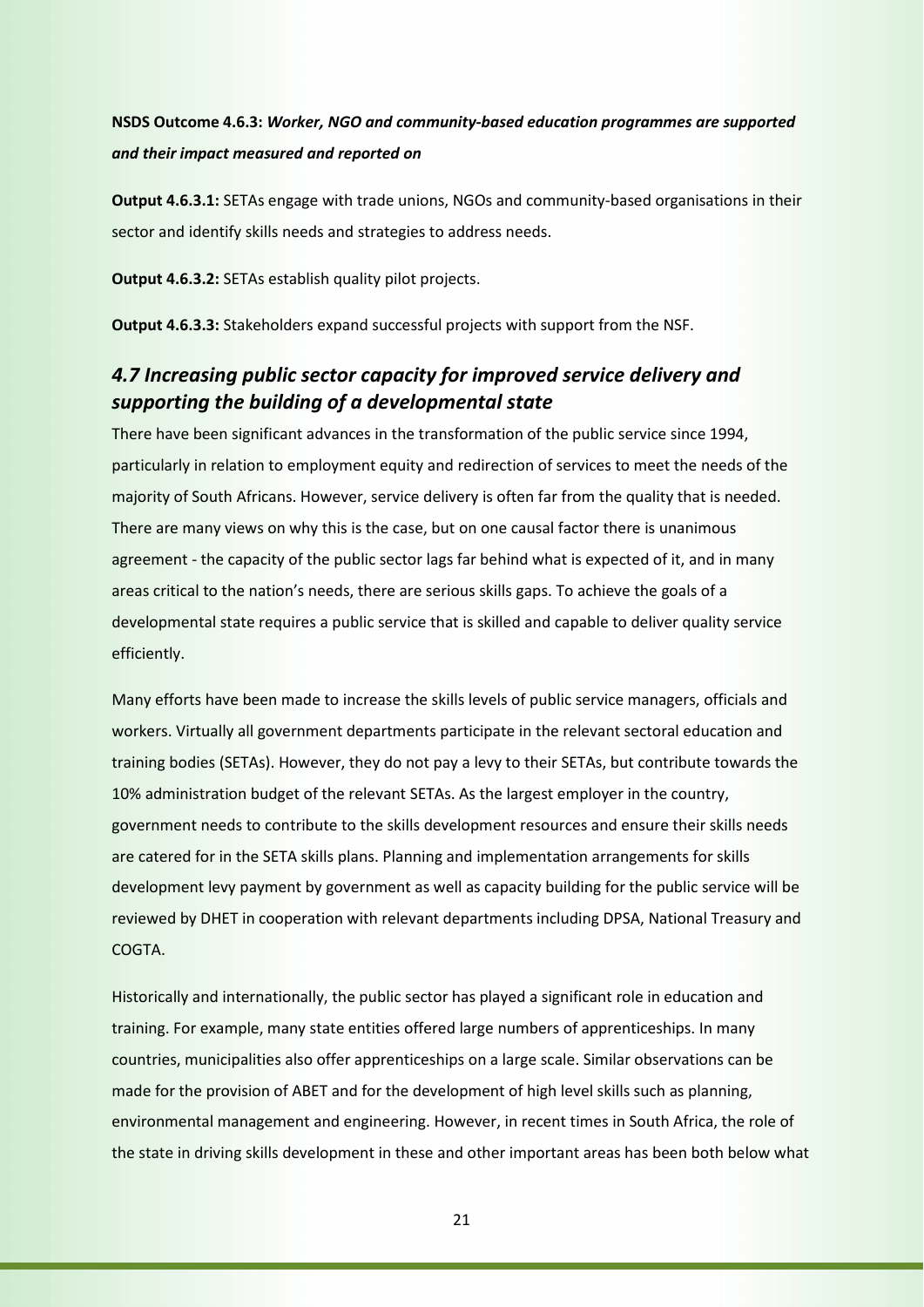is needed and inconsistent. It is important that government plays a key role in building skills for national development.

The challenge of public sector capacity is taking on renewed importance due to the affirmation by government of the need for a developmental state, capable of intervening in the economy for the purpose of building an inclusive growth path. IPAP2 and the New Growth Path are ambitious plans that will require particular skills to be developed within government. Similarly, achieving the priorities of government with regard to health, education and reducing crime, will require a skilled and capable public service.

It is therefore important that SETA plans are based not only on the needs of the sectors where they have responsibility, but also on the needs of the government departments and entities that are engaged in sector economic and industrial planning.

# **NSDS Outcome 4.7.1:** *A thorough analysis and reflection is conducted on provision of education and training within the public sector and the contribution of the various role players*

**Output 4.7.1.1:** SETAS with responsibility for public sector training conduct analysis and reflection on achievements and challenges.

**Output 4.7.1.2:** DHET leads a discussion on factors impacting on provision and publishes proposals on improving the institutional framework for public sector education and training.

# **NSDS Outcome 4.7.2:** *Education and training plans for the public sector are revised and programmes are implemented to build capacity*

**Output 4.7.2.1:** Sector skills plans set out the capacity needs of relevant departments and entities.

**Output 4.7.2.2:** Plans and funding arrangements are agreed between the relevant departments/entities and the SETAs, and are reported on.

#### *4.8 Building career and vocational guidance*

There has not been much emphasis, particularly at a school level, on career and vocational guidance for our youth. The result is that young people in particular may opt for a programme because it is marketed or there is financial aid. There is a lack of guidance to direct young people to programmes for which they have an aptitude, and which will provide training in areas needed in the economy.

 Our entire skills development system must dedicate the necessary resources to support career and vocational guidance, as this has proved to be a critical component in successful skills development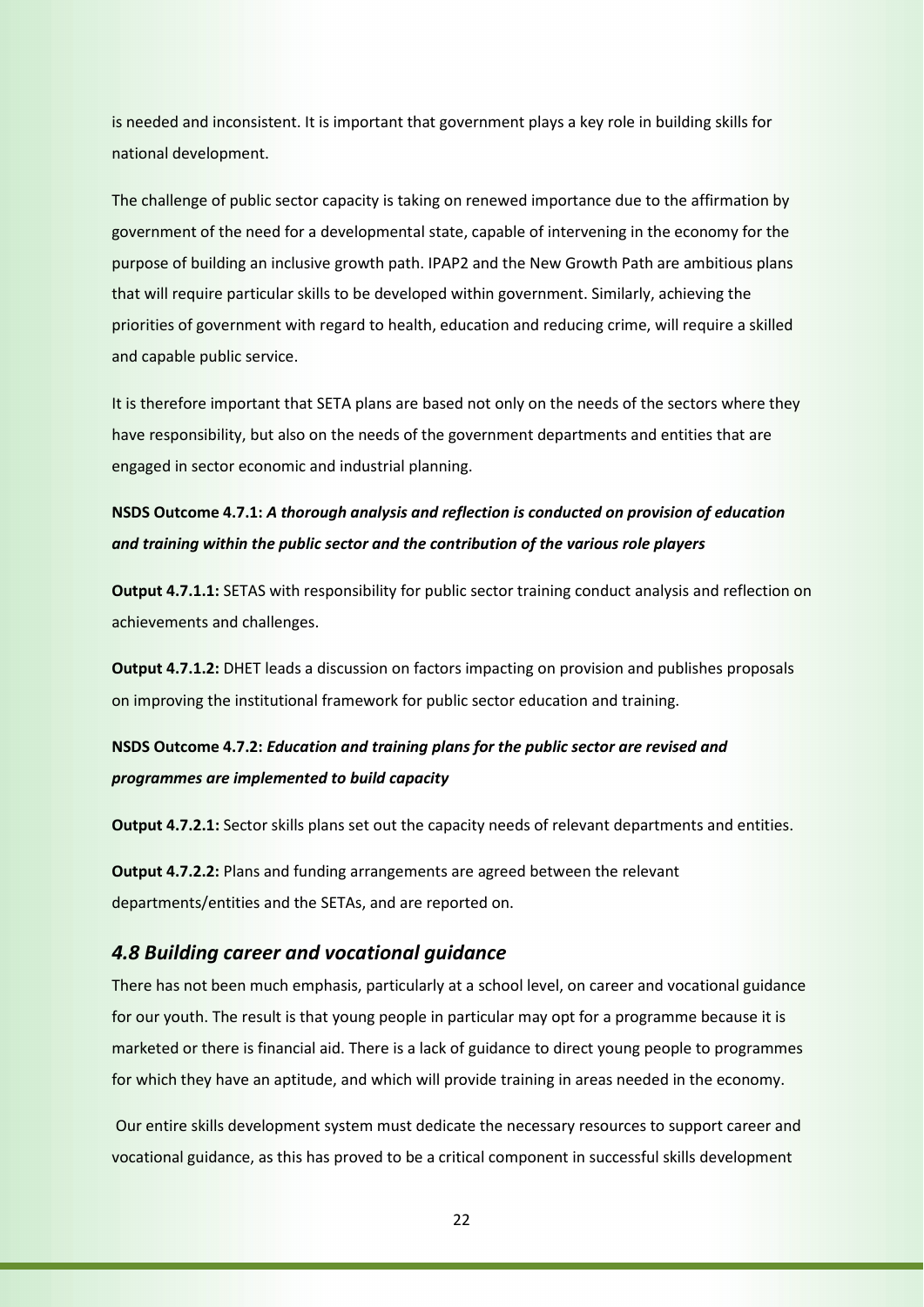initiatives world-wide. Both the SETAs and the NSF respectively must seek to build career guidance initiatives in their sectors and generally as a key component of the NSDS III.

**NSDS Outcome 4.8.1:** *Career paths are mapped to qualifications in all sectors and sub-sectors, and communicated effectively, contributing to improved relevance of training and greater mobility and progression*

**Output 4.8.1.1:** Career guides are developed with labour market information from SETAs, addressing sub-sectors within their sector.

**Output 4.8.1.2:** Sector stakeholders are engaged and programmes are adjusted to meet the skills and qualification needs to promote comprehensive career development.

## **5. THE SKILLS-LEVY INSTITUTIONS**

The above-mentioned goals cannot be achieved without cooperation and coordination from all key stakeholders, including government, the SETAs, employers and others. DHET, the SETAs and the NSF are the key drivers of the NSDS III. Their main responsibilities are outlined below. Further details on what each needs to do to achieve the goals of the NSDS will be presented in the implementation plan.

#### *5.1 SETAs*

SETAs are expected to facilitate the delivery of sector-specific skills interventions that help achieve the goals of the NSDS III, address employer demand and deliver results. The core responsibility of SETAs is to develop sector skills plans (SSPs). SETAs should be the authority on labour market intelligence and ensure that skills needs and strategies to address these needs are set out clearly in sector skills plans. SETAs must be able to coordinate the skills needs of the employers - levy-paying and non-levy paying - in their respective sectors, undertake sector-based initiatives and collaborate on cross-sector skills areas to enable collective impact.

Developing sector skills plans is core to the SETAs' mandate. The SSPs must outline current and future learning and qualifications needs of workers and their employers and develop interventions that are agreed with stakeholders and can improve the match between education and training supply and demand - the current and projected needs of the sector and sector employers. The SSPs are also a critical instrument for building a connected labour market information system across all the sectors, which is an important evidence base for skills development and its impact.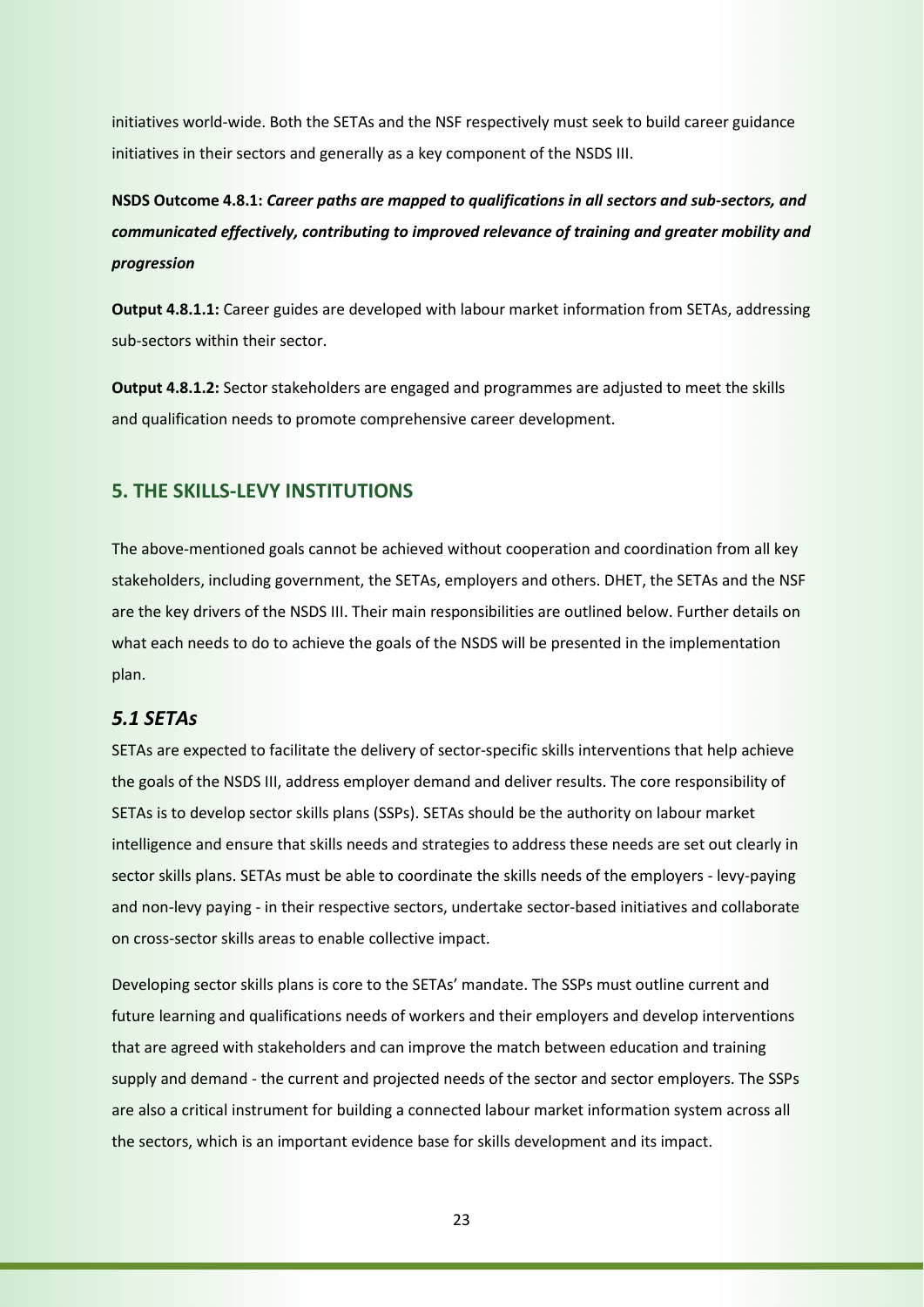SETAs must ensure that there is strong employer leadership and ownership of sector skills activities and be able to articulate the collective skills needs of their stakeholders/members to the highest standard. Together with the stakeholders and other partners, they are responsible for the monitoring and managing of occupational standards to make sure that provision of training, including the qualifications gained, meet sector, cross-sector and occupational needs.

It is recognised that some SETAs have found it difficult to meet the demands of the skills development legislation and align their work to the NSDS. SETAs are such important institutions and will have such an important role in the NSDS III implementation that it will be impossible to ignore poor performance in the coming period. The DHET will be monitoring functioning and performance closely and will be intervening when it is not of the required level. New constitutions will be adopted by SETAs, based on a common framework provided by the Department. A range of measures are planned to curb excess expenditure on governance and management salaries, and end waste of resources due to corruption of whatever type.

SETAs can achieve high performance if there is improved governance and the SETA boards focus on strategy and sector skills development priorities. In this phase of the NSDS we must ensure that:

- There is a focus on the scope and mandate of SETAs
- There is improved planning and financial management of skills levy resources
- Training facilitated by SETAs leads to full qualifications
- The per capita cost of training is managed and investment made in training yields better outcomes
- SETAs develop shared services on, amongst others, IT services, financial systems and management and human resources development.

The NSDS III provides a stronger base for the SETAs and the DHET, through the service level agreements, to set targets that align with the sector skills needs – that is, not one-size-fits-all; and ensures improved focus on the core mandate of SETAs.

#### *5.2 The National Skills Fund*

The National Skills Fund is a 'catalytic' fund – enabling the state to drive key skills strategies as well as to meet the training needs of the unemployed, non levy-paying cooperatives, NGOs and community structures and vulnerable groups. It will promote strategic partnerships and innovation in project delivery. It will drive change towards partnership-based programmes and contribute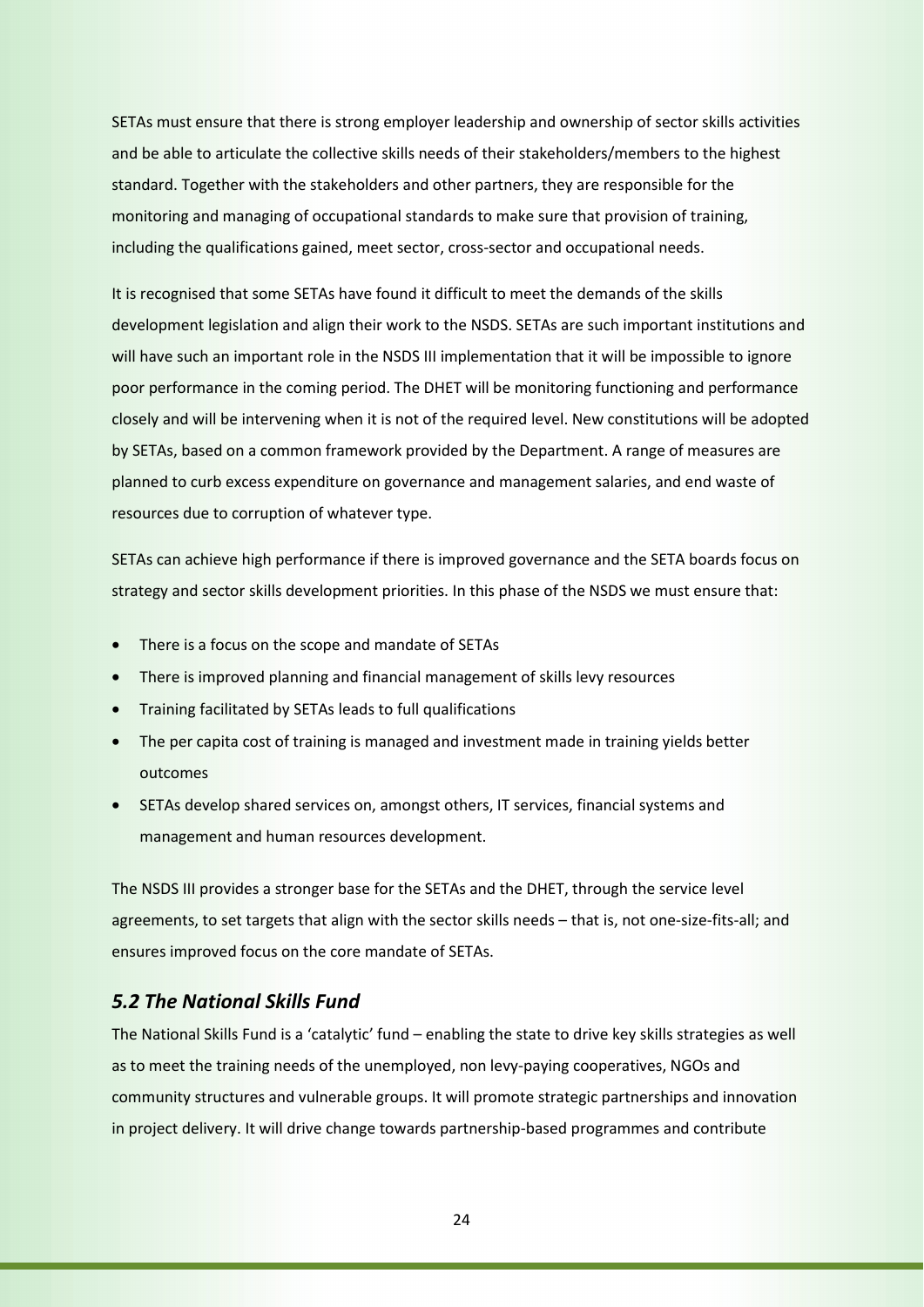significantly to raising the low base of education and training in our country, guided by our government policies of redress and promoting equity.

The National Skills Fund is therefore a national resource which will be used to both initiate as well as to respond to national skills priorities. It will be used to target gaps and complement resource shortages for national priorities. Its objectives will be achieved within the overall framework of the HRDSSA II and the NSDS III.

Funds will be set aside from the NSF, for competitive grants/bids from community-initiated skills development projects and other initiatives, to address skills shortages in our country, in line with the objectives and goals of the NSDS III.

As one of its primary activities, the NSF will develop a strong monitoring and evaluation (M&E) capacity and system that will provide the necessary management and oversight assurance required to ensure that funds are spent on the intended beneficiaries and in line with the contract and/or Service Level Agreement (SLA). M&E activities urgently need to be prioritised as a prominent and integral part of the NSF. This will also support the monitoring and evaluation of the NSDS.

#### **5.2.1 National priorities under the NSF**

Priorities that will take precedence in the NSF are the following:

- Identified priorities that advance the Human Resource Development Strategy, decided upon in consultation with the Human Resource Development Council
- Priorities identified by the Minister after consultation with the National Skills Authority (NSA), and that support the NSA in its advisory work and building the capacity of the social partners (constituencies) to strengthen their role in and delivery of our National Skills Development Strategy
- Projects that are in alignment with the National Skills Development Strategy and support the new economic growth path, the Industrial Policy Action Plan, rural development, skills to support the green economy, and skills development in education and health, and that contribute towards capacity building and skills development for institutions dedicated to the fight against crime and corruption, as key priorities of government.

## **6. BUILDING PARTNERSHIPS FOR A SKILLS REVOLUTION**

A partnership and collective responsibility between stakeholders - government, business organisations, trade unions, constituency bodies – and our delivery agents – SETAs, public bodies,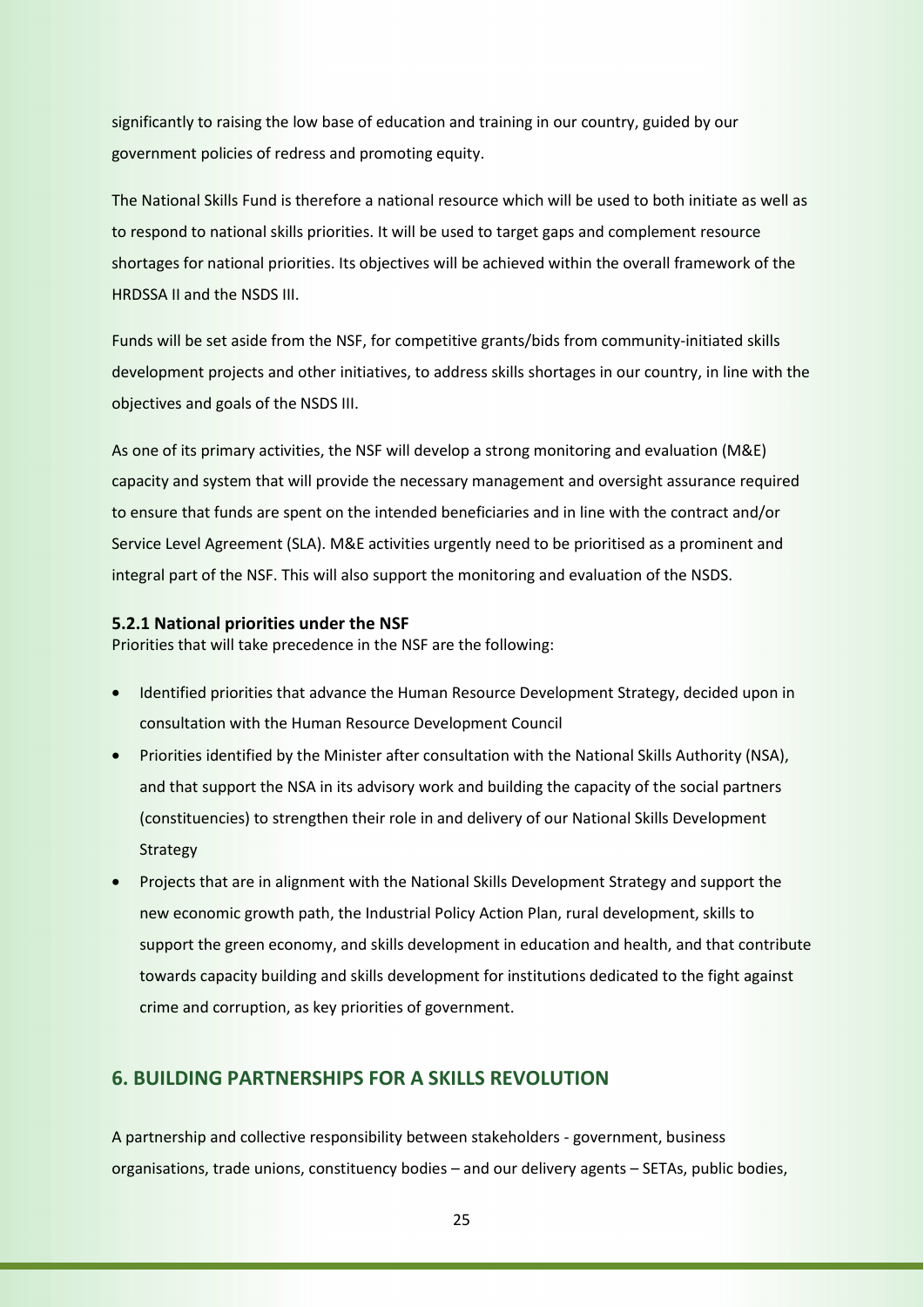employers, trade and professional bodies, public and private training providers, community-based organisations, cooperatives and NGOs – is critical to achieving our aspirations of higher economic growth and development, higher productivity and a skilled and capable workforce to support a skills revolution in our country. We need to find innovative ways of working together to improve the efficiency, quality and, crucially, the impact of education, skills development and training.

The partnership requires that we improve the linkages between universities, colleges, SETAs and employers, particularly at a national and local level. This includes promoting training to meet the needs of both public and private sector employers and increased university research collaboration with industry. Partnerships should also be extended to building international links as well as supporting the role of community partnerships in planning and delivering local employment and skills support services.

The higher education, FET and skills summits have laid a very strong foundation for building strong partnerships for skills development for an inclusive growth path.

#### **7. IMPLEMENTATION OF NSDS III**

Implementing the NSDS III is a collective responsibility. To varying degrees, responsibility lies with all the stakeholders and partners in skills development. The DHET will play a leading role in ensuring that the goals and objectives of the NSDS III are realised.

## **8. MONITORING AND EVALUATION**

The DHET will build the necessary capacity for effective monitoring, evaluation and support to the entire skills development system and its institutions. A clear framework and institutional measures will be developed to undertake effective monitoring, evaluation and support.

For the SETA-related activities, tight service level agreements will be entered into with the Department and indicators and targets set. Having learned lessons from NSDS I and II, this strategy veers away from setting national targets. Instead, each SETA will have targets which are applicable to its skills set and level, to ensure that the programmes and activities of the SETAs are relevant to the sector. Where required, cross-SETA collaboration will be included in the agreements between DHET and SETAs.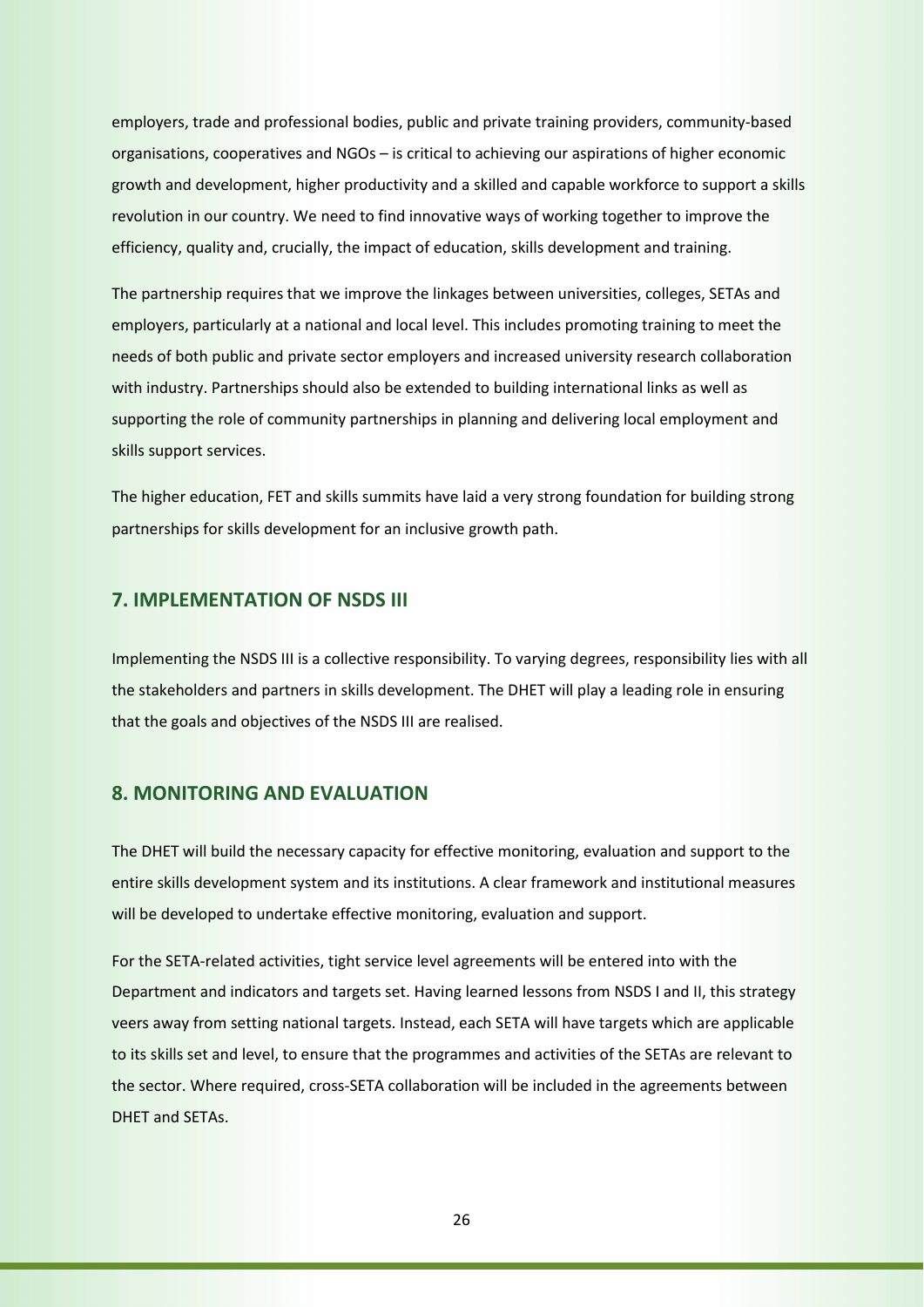The monitoring and evaluation of this strategy will also focus on qualitative indicators. It is important to evaluate the impact of the initiatives of the strategy and ensure that the programmes provided meet the required quality and relevance. The evaluation part of M&E will therefore be prioritised.

Part of our performance monitoring, evaluation and support system will also be to intensify the fight against corruption and 'fly by night' institutions and training initiatives. In addition, the NSDS III will aim at eliminating unnecessary 'middlemen' in the provision of services, in order to maximise the impact of the resources in all our institutions and in our skills levy system.

It is important that M&E is not seen as an add-on, or something done externally or independently of our skills development work. Institutions such as SETAs and the NSF must conduct consistent monitoring and evaluation, with findings being shared and verified through mechanisms established by DHET. DHET in turn will align its M&E systems with government-wide frameworks. In putting such systems in place, it is hoped that a culture of continuous improvement can be instilled and that problems and blockages are identified and addressed timeously. It will be important when reviewing NSDS III implementation, and in preparing for the ensuing five years, that DHET and skills development stakeholders have a well-informed understanding of the impact that our extensive structures and resources are having.

**Out of this strategy, the DHET will develop annual implementation plans, including specific targets where appropriate. Such implementation plans and targets will be announced by the Minister on an annual basis.**